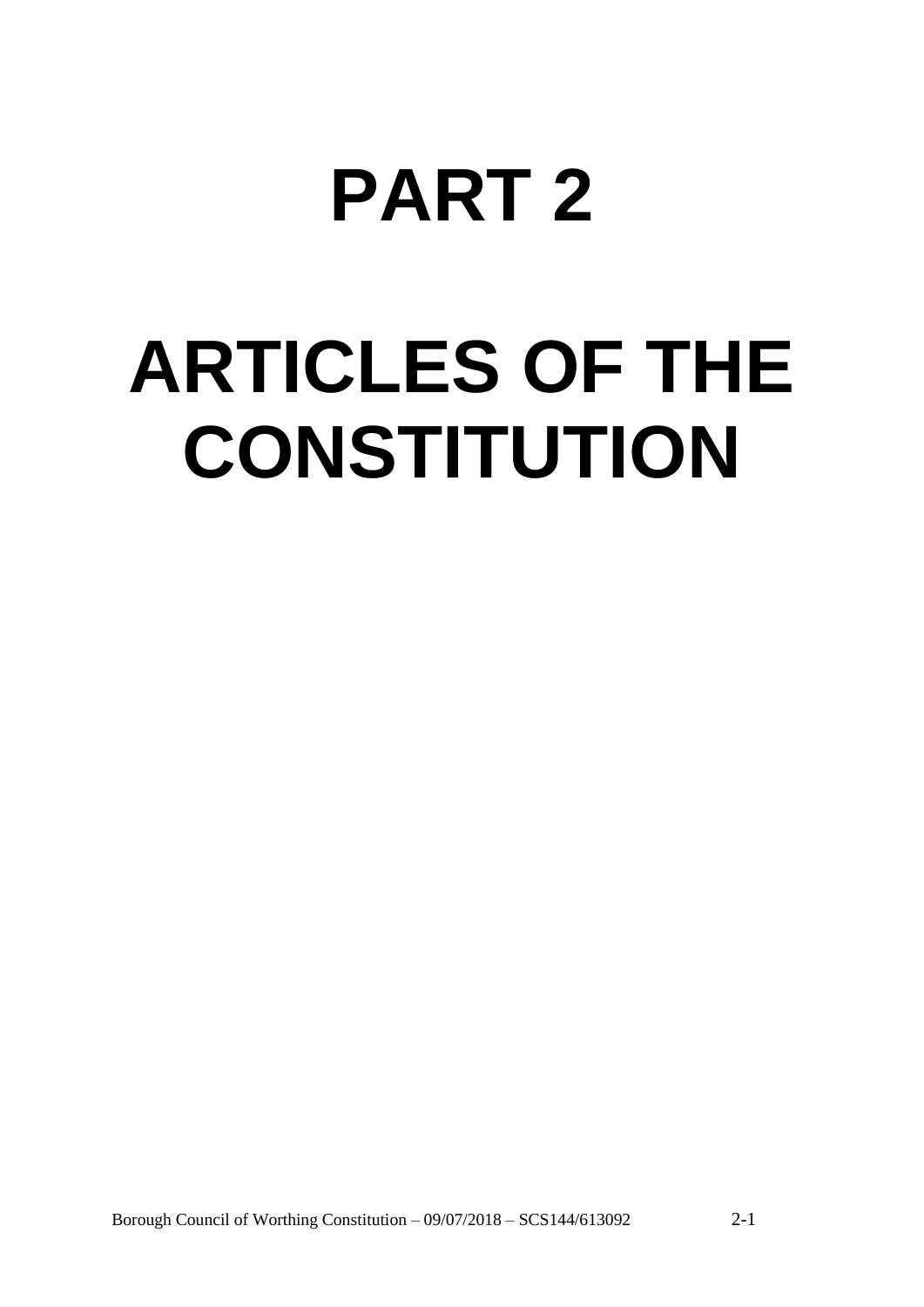# **1.01 Powers of the Council**

The Council will exercise all its powers and duties in accordance with the law and this Constitution. Should there be a conflict between the two, the law will prevail.

#### **1.02 The Constitution**

This Constitution, and all its appendices, is the Constitution of the Borough Council of Worthing.

#### **1.03 Purpose of the Constitution**

The purpose of the Constitution is to:

- i. enable the Council to provide clear leadership to the community in partnership with citizens, businesses and other organisations;
- ii. support the active involvement of citizens and encourage all sections of the Borough's communities to be involved in the Council's decision-making processes;
- iii. help Elected Members represent their constituents more effectively;
- iv. enable decisions to be taken efficiently and effectively;
- v. create a powerful and effective means of holding decision-makers to public account;
- vi. ensure that no one will review or scrutinise a decision in which they were directly involved;
- vii. ensure that those responsible for decision-making are clearly identified to local people and that they explain the reasons for their decisions;
- viii. provide a means of improving the delivery of services to the community;
- ix. balance speedy and reasoned decision-making with adequate checks and balances;
- x. place high standards of conduct and probity at the centre of decisionmaking.

#### **1.04 Interpretation and Review of the Constitution**

Where the Constitution permits the Council to choose between different courses of action, the Council will always choose that option which it thinks is most appropriate given the purposes stated above.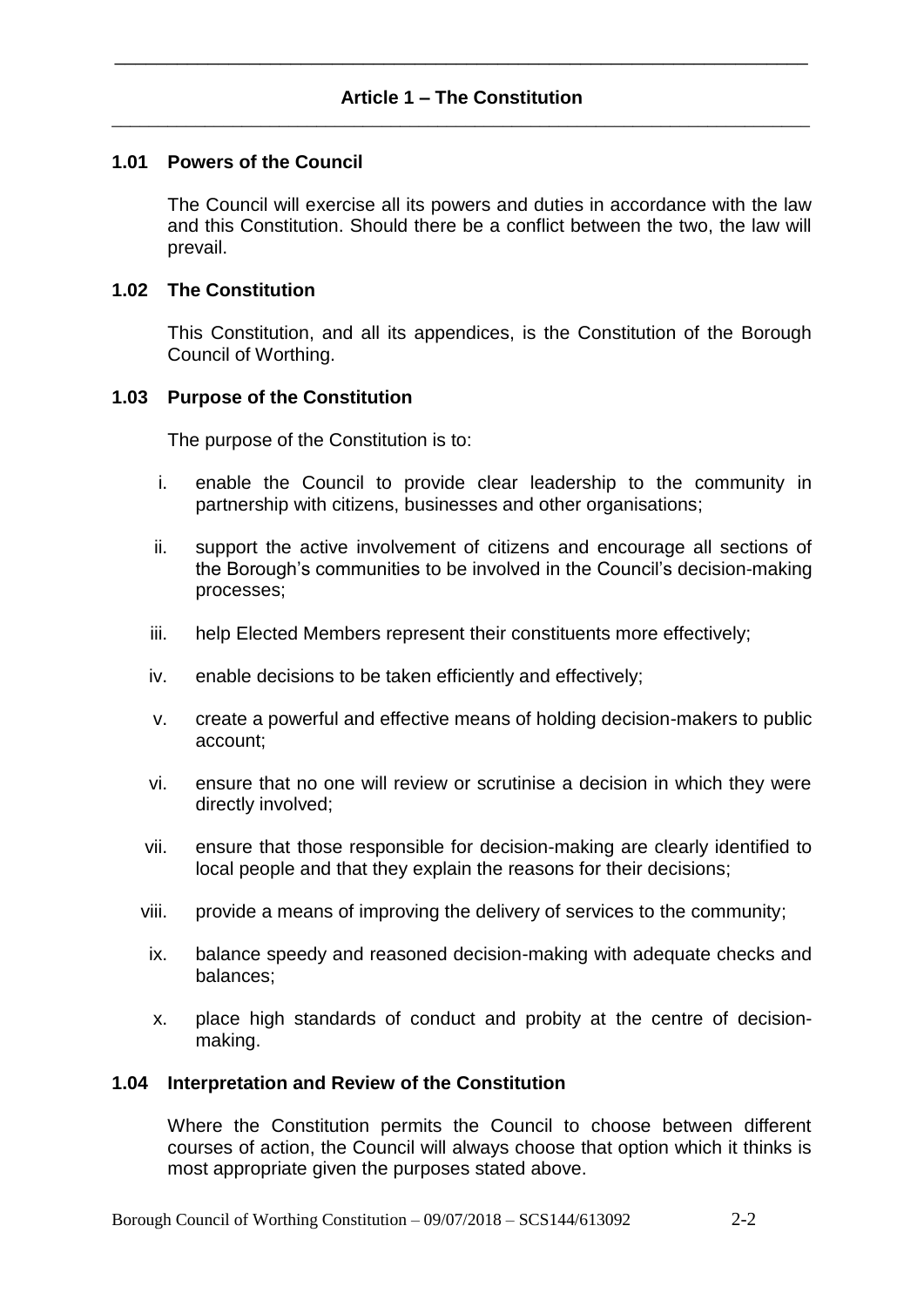The Council will monitor and evaluate the operation of the Constitution as set out in Article 14.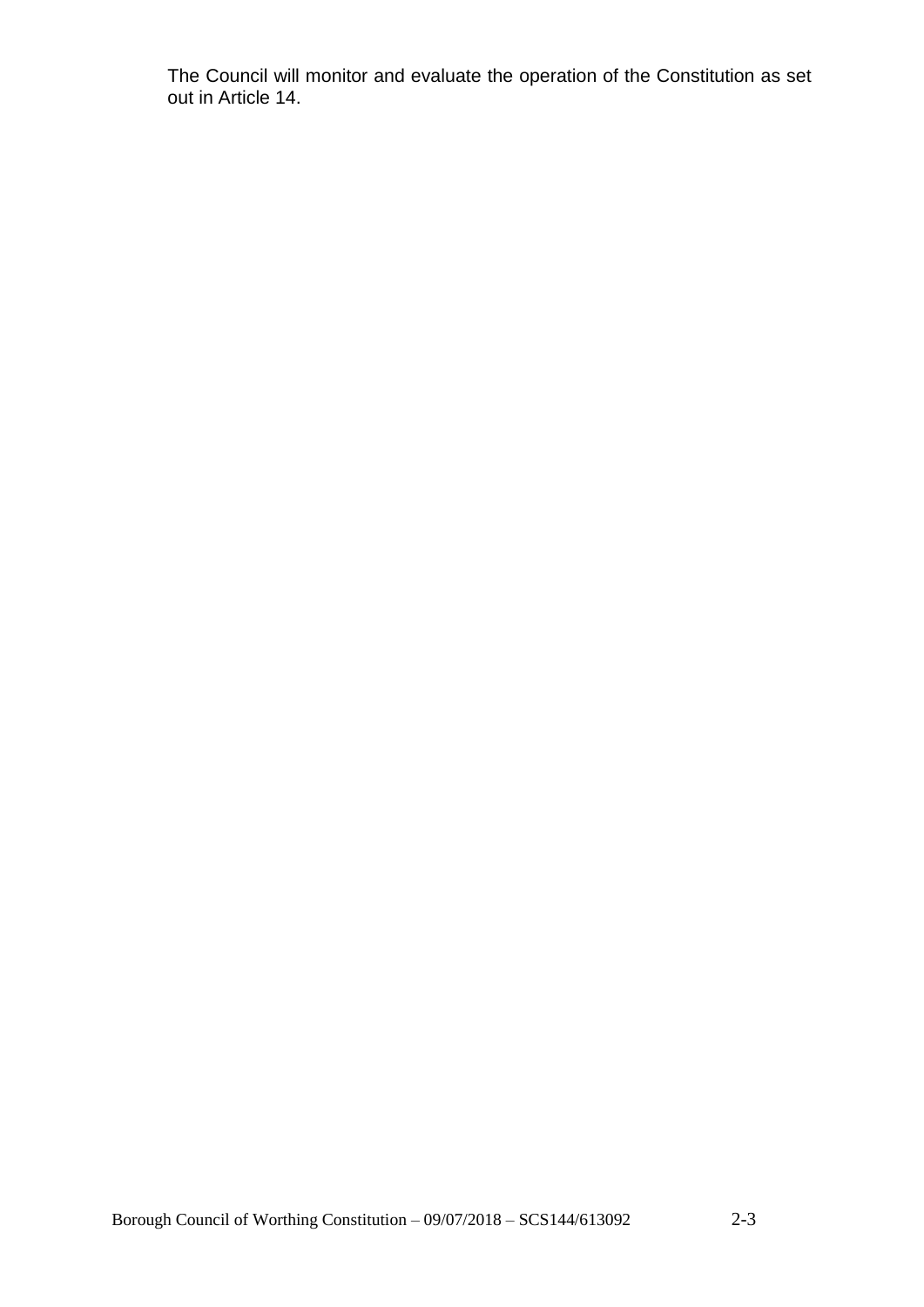# **2.01 Composition**

The Council comprises 37 Members, otherwise called Councillors. Councillors are elected by the voters of the 13 Wards in the Borough in accordance with a scheme approved by the Secretary of State.

# **2.02 Eligibility**

Only registered voters of the Borough or those living or working within the Borough are eligible to hold the office of Councillor. For additional information you should refer to Sections 79 to 81 of the Local Government Act 1972.

# **2.03 Election and Term of Office of Councillors**

The Ordinary Election of a third of all Councillors will be held on the first Thursday in May in each year, or such date as is determined by legislation except that in 2017 and every fourth year thereafter there will be no Ordinary Borough Election. A Councillor's term of office is four years starting on the fourth calendar day after being elected and finishing on the fourth calendar day after the date of the local Election four years later, unless they have been elected at a By-Election, when the term is the remainder of the vacated office they have filled.

# **2.04 Roles and Functions of all Councillors**

On accepting office, all Councillors sign a Statutory Declaration of Acceptance of Office. Acceptance of office provides an implied obligation for an Elected Member to comply with the Council's Constitution.

# **a) Key Roles**

All Councillors will participate constructively and effectively in the governance of the Borough and their local area. Councillors will:

- i) Collectively be the ultimate policy-makers and carry out a number of strategic and corporate management functions;
- ii) Represent their communities and bring the views of their communities into the Council's decision-making process (i.e. become the advocate of and for their communities);
- iii) Deal with individual casework and act as an advocate for constituents in resolving particular concerns or grievances:
- iv) Balance different interests identified within their Ward and represent the Ward as a whole;
- v) Be involved in decision-making;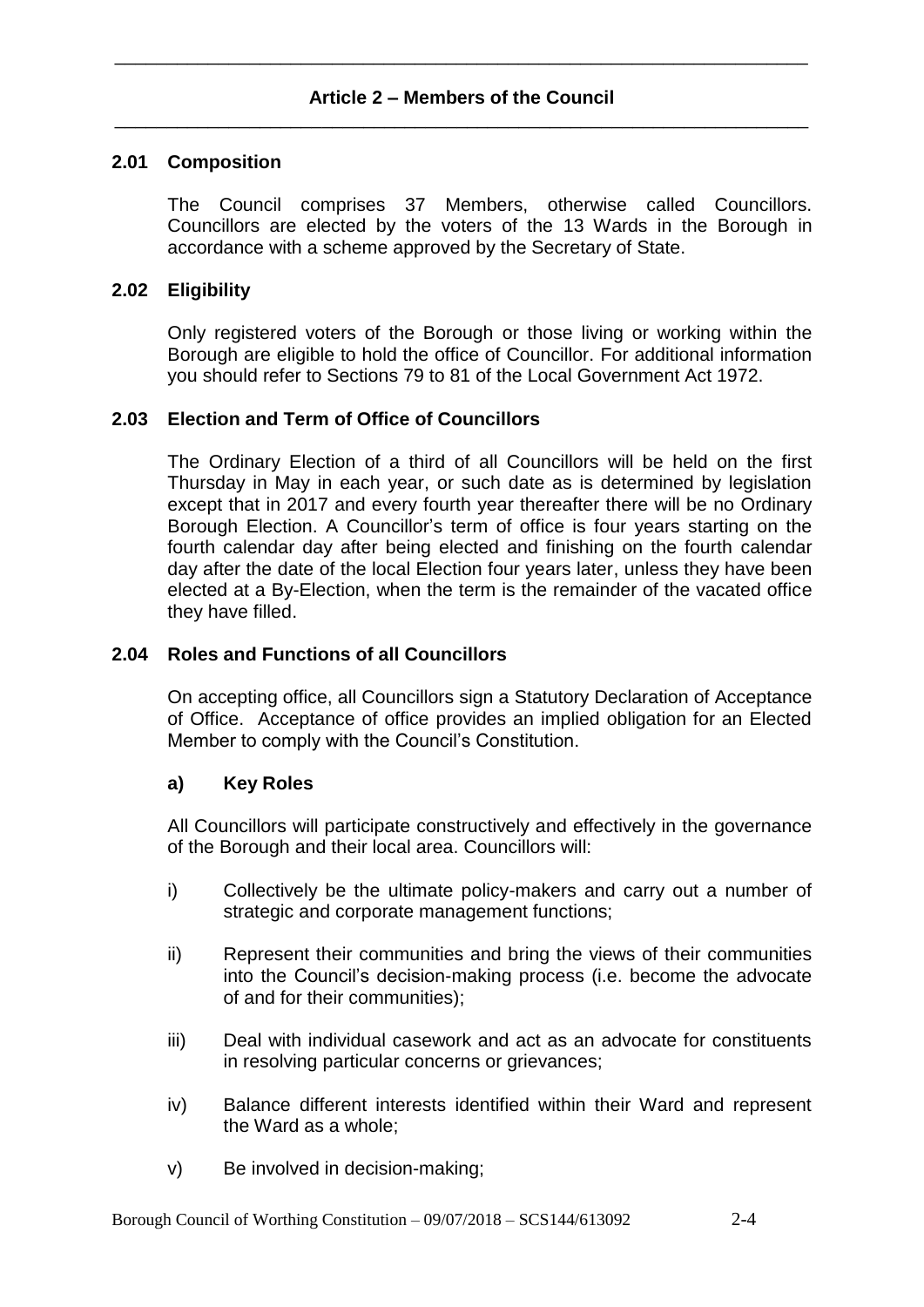- vi) Be available to represent the Council on other bodies; and
- vii) Maintain the highest standards of conduct , ethics and probity.

More specifically, all Councillors will:

- i) Participate constructively in the good governance of the area;
- ii) Develop and maintain a prominent position within the community, which reflects their position as a democratically elected representative of the people within the Ward;
- iii) Contribute actively to the formation and scrutiny of the Council's policies, budget, strategies and service delivery;
- iv) Develop and maintain a sound level of working knowledge of the Council's policies and practices generally and in particular in relation to services, plans and policies affecting Committees to which they are appointed or functions which are delegated to them and to their local area;
- v) Exercise their judgement in the best interests of the Ward for which they were elected, subject to their overriding responsibility to the wider community, and deal with constituents' enquiries and representations;
- vi) Champion the causes which best relate to the interests and sustainability of the community and campaign for the improvement of the quality of life of the community in terms of equity, economy and environment;
- vii) Represent the Council on outside bodies as appointed by the Council or its Executive.

# **b) Key Tasks**

A Councillor's key tasks are to:

- i) Fulfil the statutory requirements of an Elected Member of the Council and the locally determined requirements of the Council itself, including compliance with all relevant codes of conduct and participation in those decisions and activities reserved to the Full Council;
- ii) Participate effectively as a Member of the Executive, any Committee, Sub-Committee or working group to which they are appointed, including related responsibilities for the functions falling within their terms of reference and liaison with other public bodies to promote better understanding and partnership working;
- iii) Participate, where appointed to do so, in the scrutiny or review of services, and their effectiveness in achieving the Council's strategic objectives;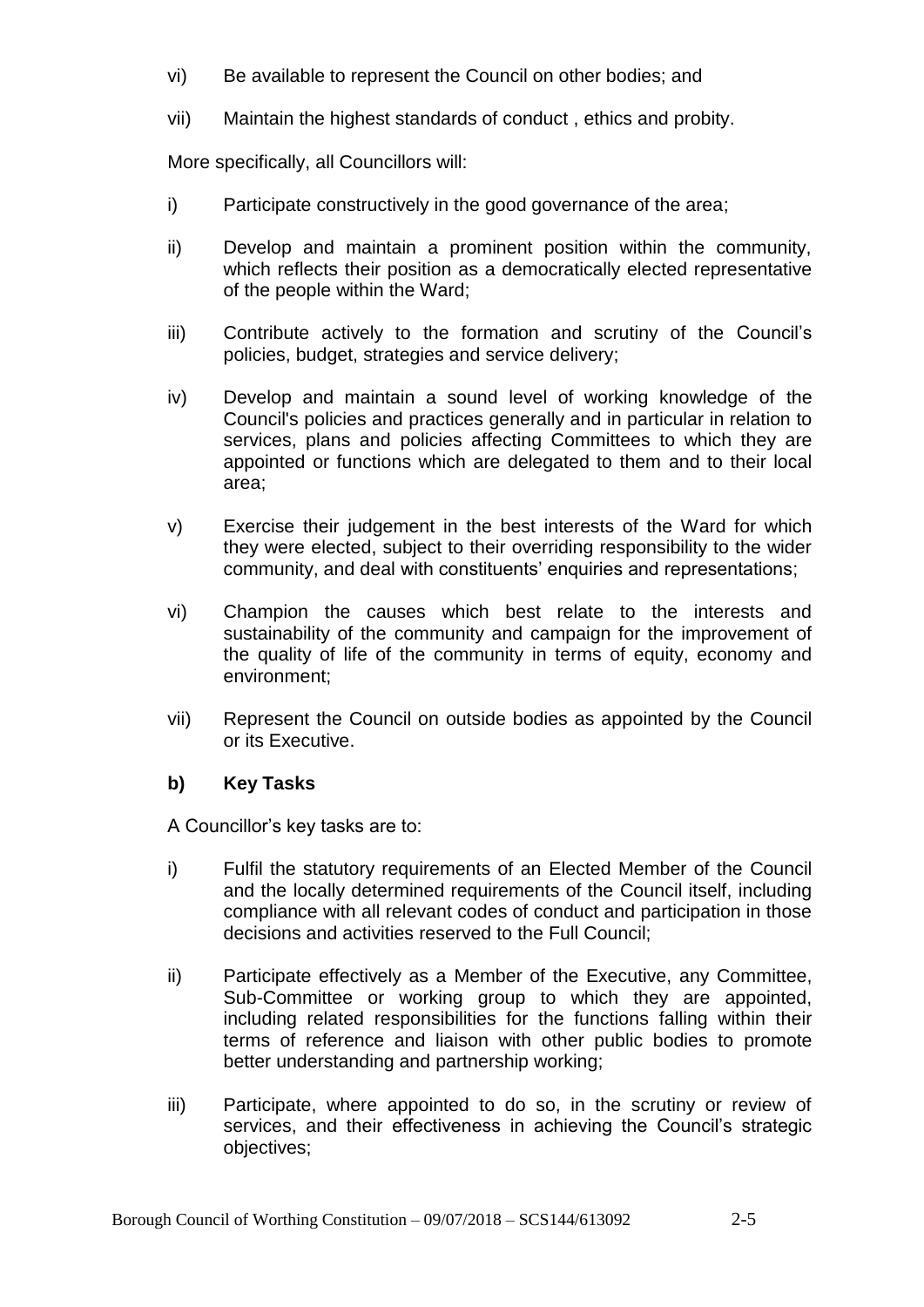- iv) Contribute constructively to open government and democratic renewal and actively encourage local people to participate generally in the governance of the area;
- v) Participate in the activities of any outside body to which they are appointed, providing two-way communication between the Council and the relevant organisations;
- vi) Report to the Council annually on the activities of any outside body to which they are appointed;
- vii) Participate, as appointed, in consultative processes with the community and with other organisations;
- viii) Develop and maintain a working knowledge of the organisations, services, activities and other factors that impact upon the well-being and identity of the Borough of Worthing;
- ix) Develop and maintain good and effective working relationships with the Executive, Chairpersons and Vice-Chairpersons of the Council's Committees and relevant Officers of the Council;
- x) Represent the local community as requested under the procedures for the Community Call for Action (Local Government Act 2007).

# **c) Rights and Duties**

- i) Councillors will have rights of access to such documents, information, land and buildings of the Council as are necessary for the proper discharge of their functions and in accordance with the law;
- ii) Councillors will not make public information which is confidential or exempt without the consent of the Council or divulge information given in confidence to anyone other than a Councillor or Officer entitled to know it;
- iii) For these purposes, "confidential" and "exempt" information are defined in the Access to Information Rules in Part 4 of this Constitution.
- iv) Councillors shall not request to inspect any document or have access to any information relating to any matter in which they have a discloseable pecuniary interest unless they have received a dispensation from the Monitoring Officer.
- v) No Councillor shall have any claim by virtue of their position:
	- a) to enter any land or buildings occupied by the Council to which the public do not have access, or to which Members of the Council do not regularly have access, except with the permission of the Director responsible for the service of the Council for which the land or buildings are occupied, or the Chief Executive;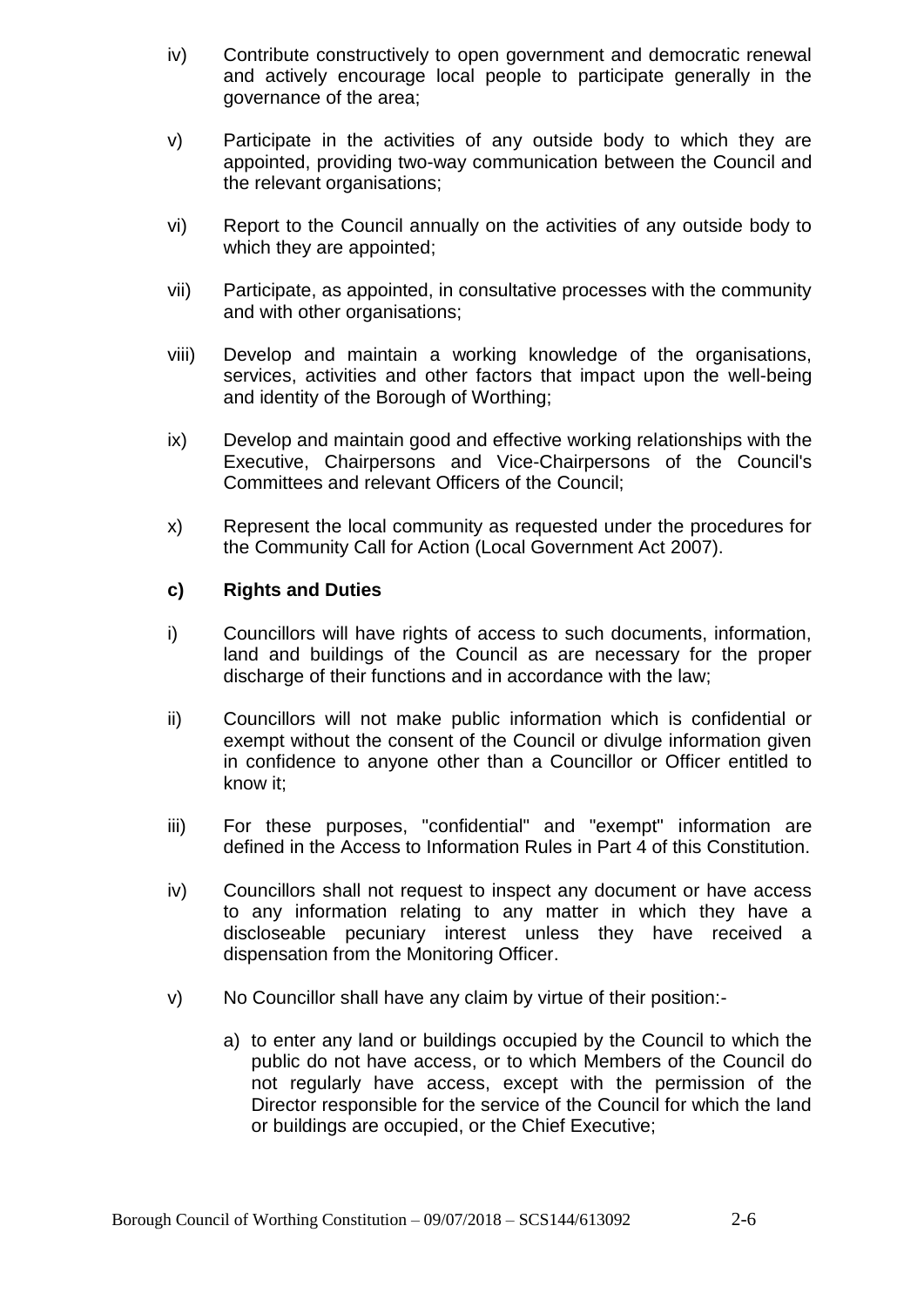b) to exercise any power of the Council to enter or inspect other land or buildings, except where specifically authorised by the Council;

c) to exercise any other powers of the Council.

# **2.05 Conduct**

Councillors will, at all times, observe the Members' Code of Conduct and the Member/Officer Protocol as set out in Part 5 of this Constitution.

### **2.06 Allowances**

Councillors will be entitled to receive allowances in accordance with the Members' Allowances Scheme as set out in Part 6 of this Constitution.

#### **2.07 Political Groups**

Councillors may belong to political groups (which are not necessarily the same as political parties). The groups are entitled under the Local Government (Committees and Political Groups) Regulations to nominate Councillors to fill a proportion of the seats on certain Committees of the Council.

Under these Regulations, the membership of most Committees, other than the Executive, broadly reflect the proportion of Councillors who are Members of each political group on the Council.

The main principles are:

- (a) That not all the seats on the Committee are allocated to the same political group;
- (b) That the majority of the seats on the Committee are allocated to a political group if the majority of Councillors on the Council belong to that group;
- (c) Subject to paragraphs (a) and (b) above, the number of seats on each Committee reflects the proportion of Councillors in the various groups.

At meetings of the Full Council, the Executive and Committees, individual Councillors may have regard to the views of their political group on policy matters, provided that they also take into account all other considerations. However, this would not apply to the determination of individual regulatory applications.

#### **2.08 External Representation**

The Council recognises the importance of its relationship with the communities it represents and all those who receive its services in order to provide desired outcomes. It achieves these aims in the following ways: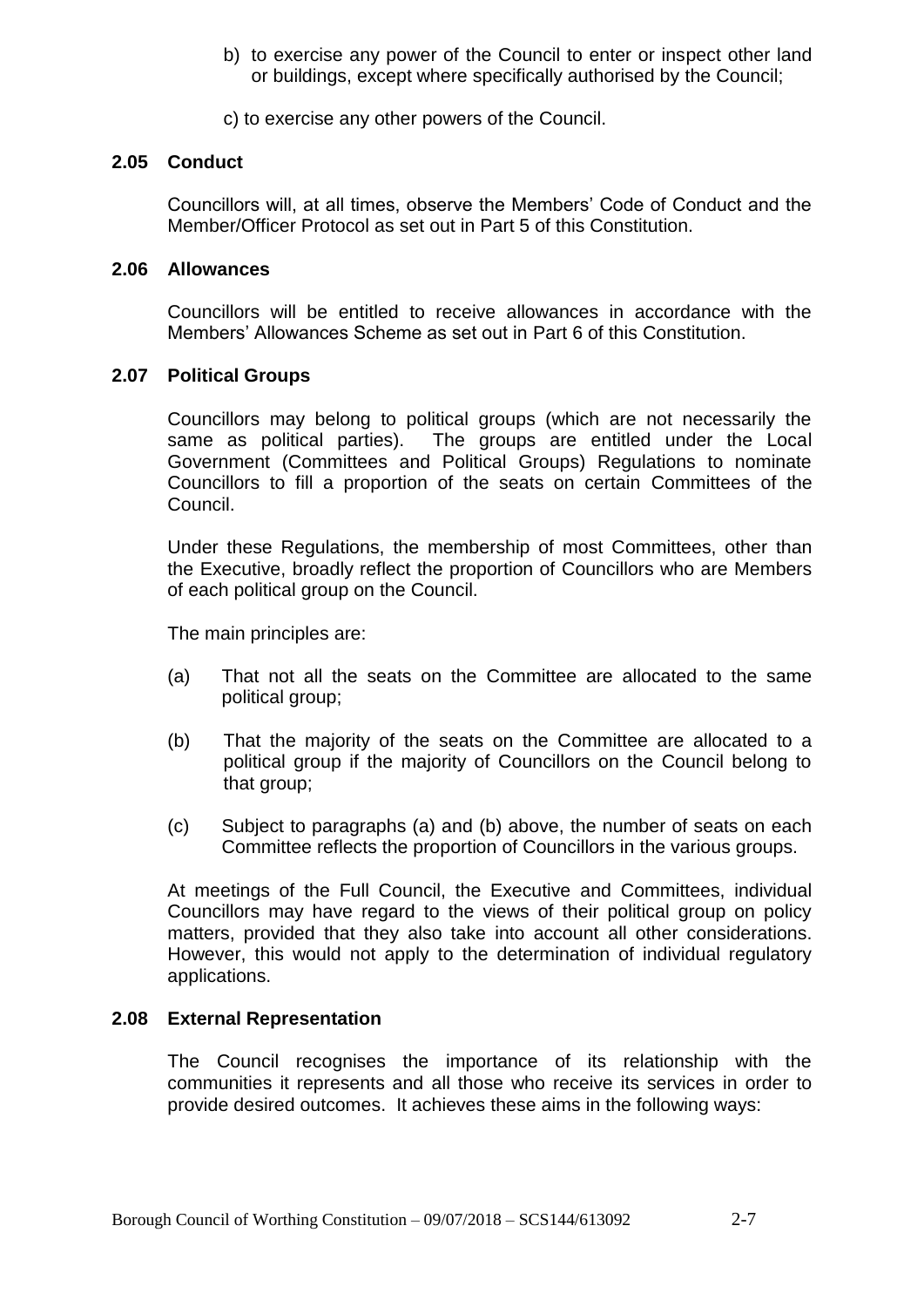- (a) By recognising the opportunity for the public and external bodies to be involved in its business, through its Committee structure and engagement with the community;
- (b) By making appropriate Councillor appointments to other bodies; and
- (c) By ensuring that the Councillor representative role is meaningful and recognises the needs of the electorate.

## **2.09 Indemnity**

The Council shall indemnify each and every Member, co-opted Member and Officer of the Council ("the Beneficiary") on demand from and against all liability for actions, claims, demands, costs, charges and expenses (including legal expenses on an indemnity basis) which may arise out of, or be in consequence of, any action of, or failure to, act by the Beneficiary which is:

- (a) authorised by the Council; or
- (b) forms part of, or arises from, any powers conferred or duties placed upon the Beneficiary as a consequence of any functions being carried on by that Beneficiary

but excluding any action of, or failure to act by, the Beneficiary which constitutes a criminal offence or is the result of fraud, deliberate wrong doing or recklessness.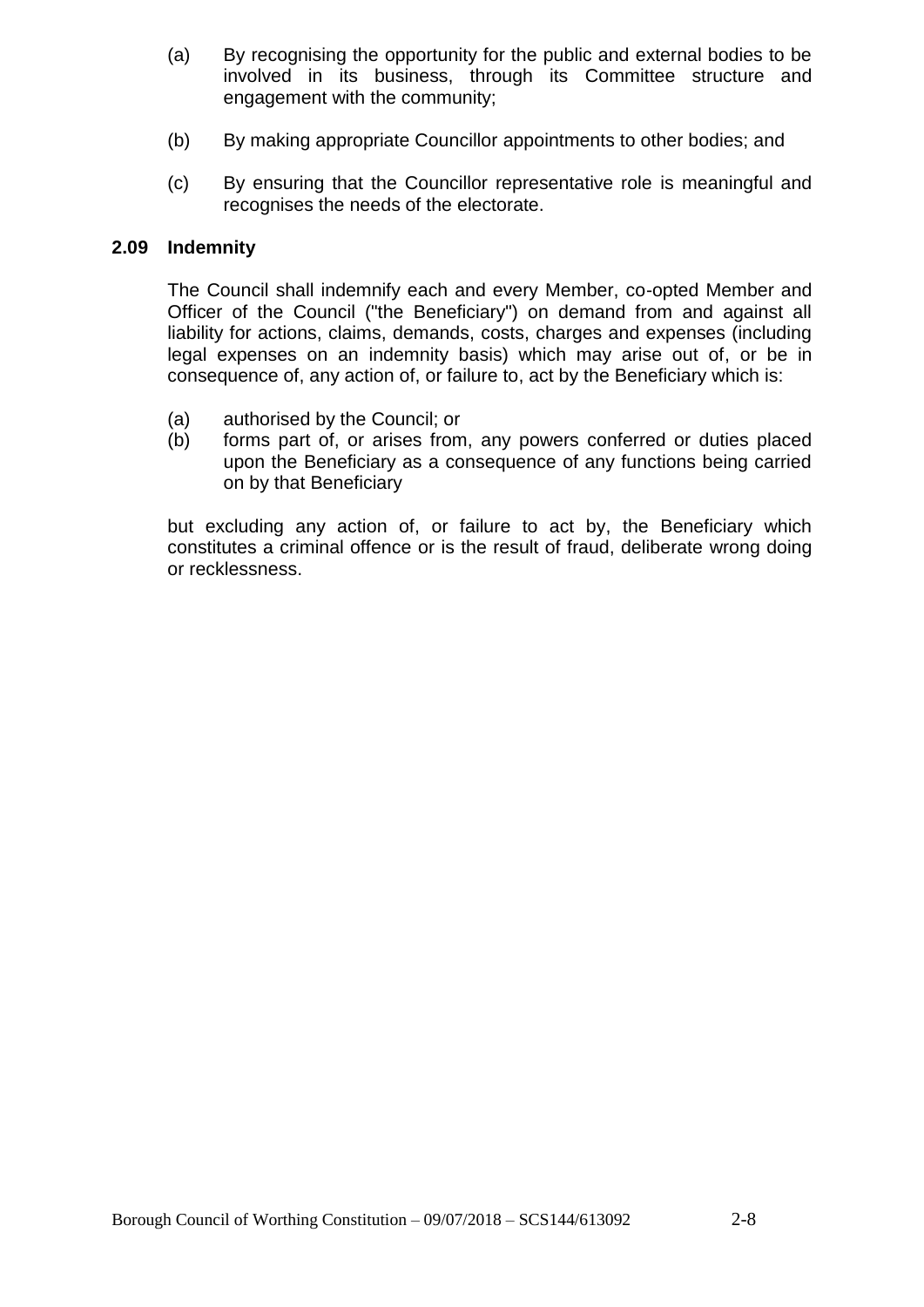# **3.01 Citizens' Rights**

Citizens have the following rights. Their rights to information and to participate are explained in more detail in the Access to Information Procedure Rules in Part 4 of this Constitution.

# **a) Voting and Petitions**

Citizens on the Electoral Roll for the area have the right to;

- i) vote in the election of Councillors;
- ii) sign a petition to request a referendum for an Elected Mayor form of Executive; and
- iii) vote in referenda.

Every year, the Council will publish details of the number of electors required to instigate a referendum for an Elected Mayor form of Executive.

**b)** Anyone who lives, works or studies in the Borough can sign or organise a petition to request particular action. Petitions will be managed and responded to in accordance with the Council's Petition Scheme set out in Part 4 of the Constitution.

# **c) Information**

Citizens have the right to:

- i) attend meetings of the Full Council, the Executive, Committees and Sub-Committees, except where confidential or exempt information is likely to be disclosed and it is determined that the meeting is held in private;
- ii) find out from the 28 Day Notice of Key and/or Exempt Decisions and the Full Council's website what Key Decisions will be taken by the Full Council, the Executive and Officers and when;
- iii) see reports, background papers, minutes and any records of decisions made by the Full Council, the Executive, Committees and Sub-Committees, except those that are confidential or exempt; and
- iv) see the decisions relating to Executive functions made by Officers, except where confidential or exempt information is likely to be disclosed;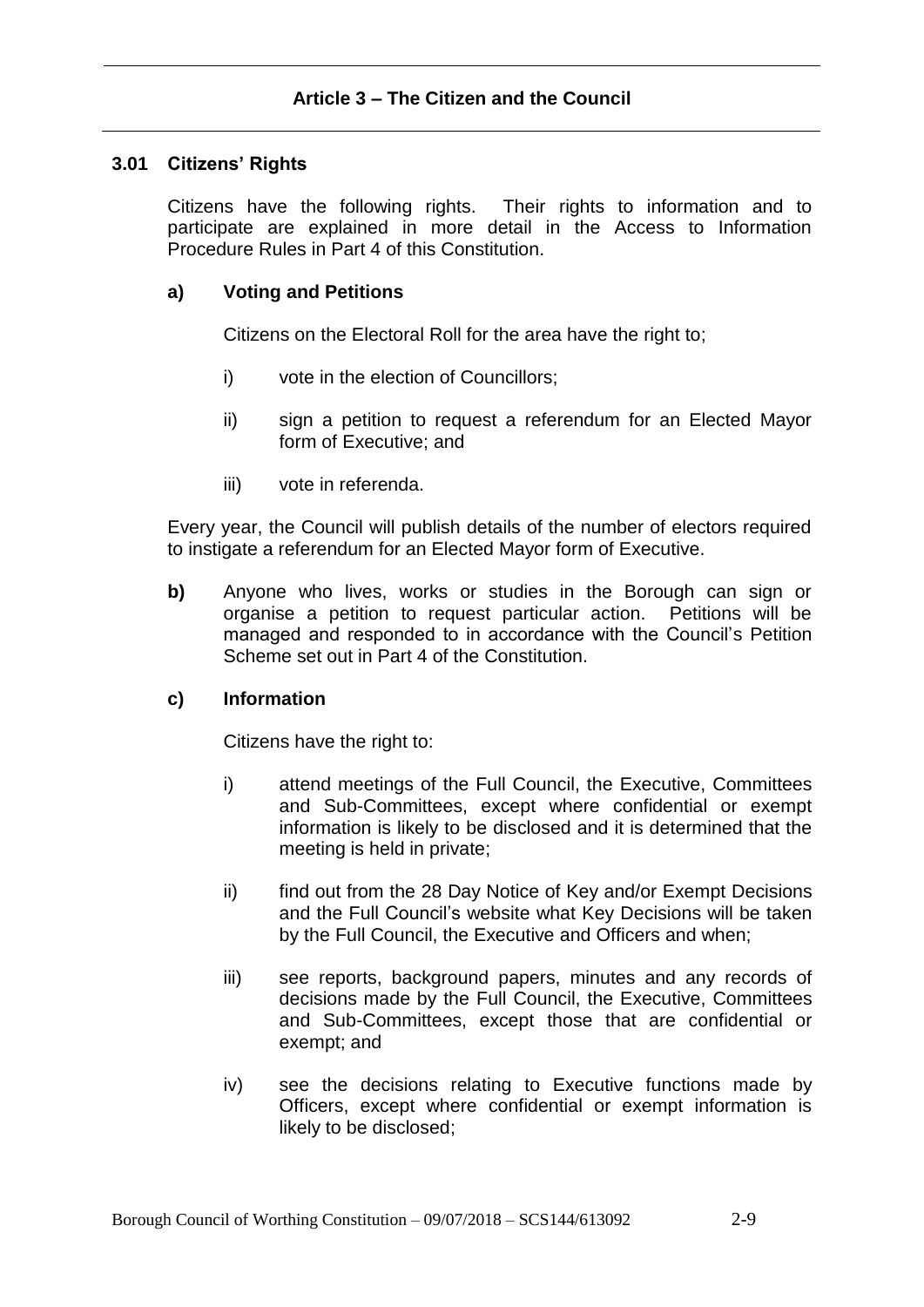v) inspect the Council's accounts and make their views known to the external Auditor (subject to statutory limitations).

# **d) Participation**

Citizens have the right to present petitions to the Council, in accordance with the Petitions Scheme in part 4 of this Constitution.

Citizens may ask questions or address all formal meetings of the Full Council, the Executive and Committees, subject to Council Standing Orders in Part 4 of this Constitution, and can contribute to investigations by the Overview and Scrutiny Committee and the Joint Overview & Scrutiny Committee.

# **e) Complaints**

Citizens have the right to complain to:

- i) the Council itself under its complaints scheme;
- ii) the Local Government Ombudsman or the Housing Ombudsman after using the Council's own complaints scheme;
- iii) the Council's Monitoring Officer about an alleged breach of the Councillors' Code of Conduct (details are set out in Part 5 of this Constitution);
- iv) the Information Commissioner in relation to the Council's actions under the Data Protection Act 1998 and the Freedom of Information Act 2000.

# **3.04 Citizens' Responsibilities**

Citizens have social responsibilities and the Council's Officers and Members have a legitimate expectation to be treated courteously and with respect. Citizens must not be violent, abusive or threatening to Councillors, Co-opted Councillors or Officers and must not wilfully harm things owned by the Council, Councillors or Officers.

Citizens are entitled to attend public meetings of the Full Council, the Executive and Committees, but must comply with the rulings of the Chairperson. They may not disrupt the meeting or cause undue disturbance or they may be removed from the meeting.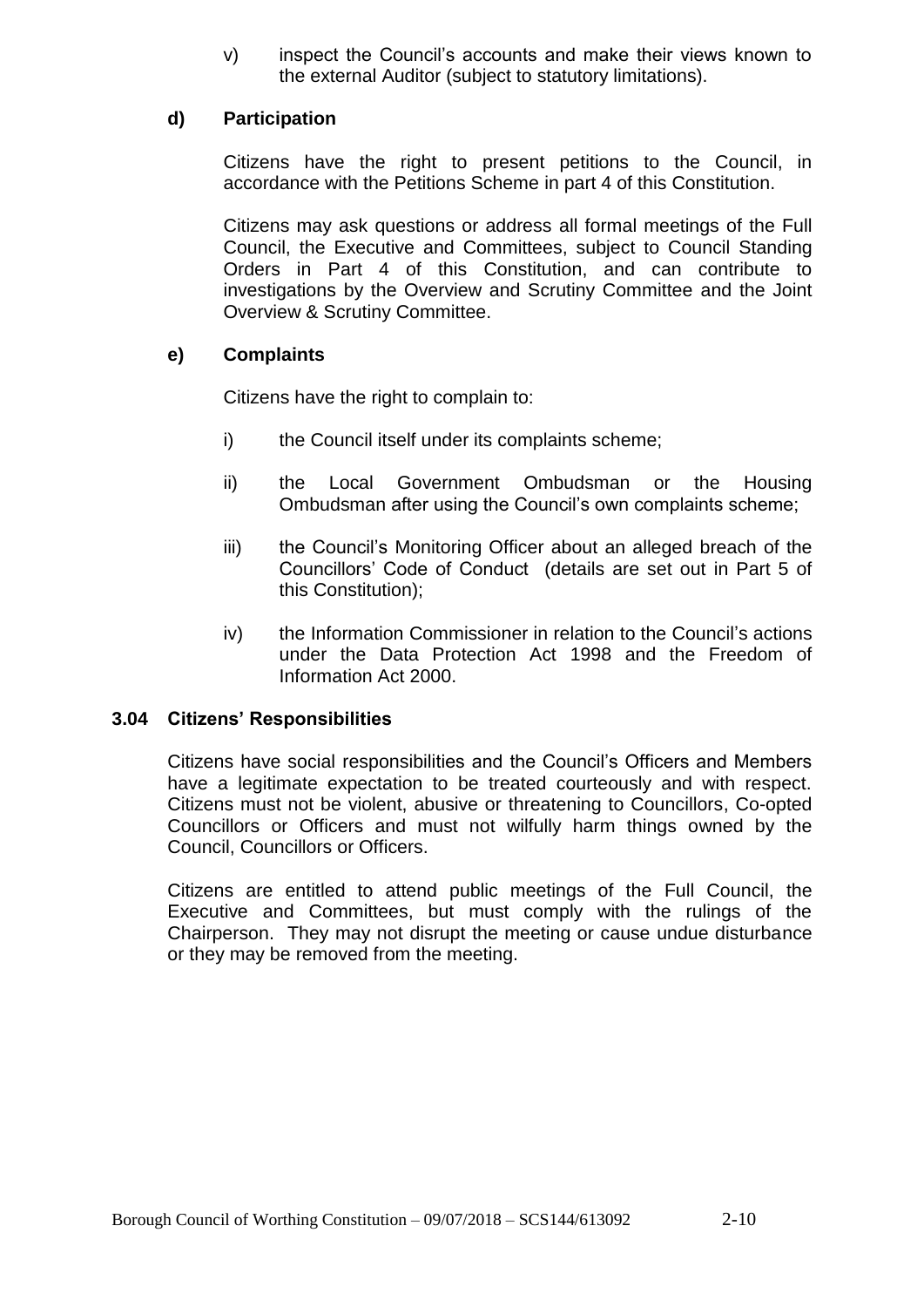# **4.01 The Role of the Full Council**

Full Council is the policy-making body from which the policy framework will be established. Council has responsibility for ensuring that the correct structures are in place for the effective implementation and delivery of its services. Once the structures are agreed and appointments made, the Executive will be delegated the responsibility of policy implementation and effective service delivery. The election of the Leader and the appointment of non-Executive Committees, will be the responsibility of the Full Council.

Each year the Full Council will elect a Mayor, who shall not then be a Member of the Executive or the Overview & Scrutiny Committee.

Each year the Full Council shall appoint a Deputy Mayor who shall not then be a Member of the Executive.

The Full Council shall normally meet six times per year unless a need is identified for any additional meetings.

#### **4.02 Meanings**

# a) **Policy Framework**

The Policy Framework includes the following plans and strategies:-

- the Council's vision and its Key Aims and Objectives;
- Treasury Management Strategy Statement and Annual Investment Strategy;
- Revenue Budget Strategy;
- Capital Strategy;
- Medium Term Financial Plan;
- Sustainable Community Strategy;
- Community Safety Strategy:
- plans and strategies which together comprise the Local Development Framework;
- Housing Strategy;
- Parking Strategy;
- Cultural Strategy;
- Climate Change Strategy;
- Coastal Defence Strategy:
- Rivers Arun to Adur Flood and Erosion Management Strategy;
- Economic Development Strategy;
- Health and Safety Enforcement:
- Equality Scheme;
- E-business Strategy;
- the Plan and Policy Strategy, which comprises the Asset Management Plan;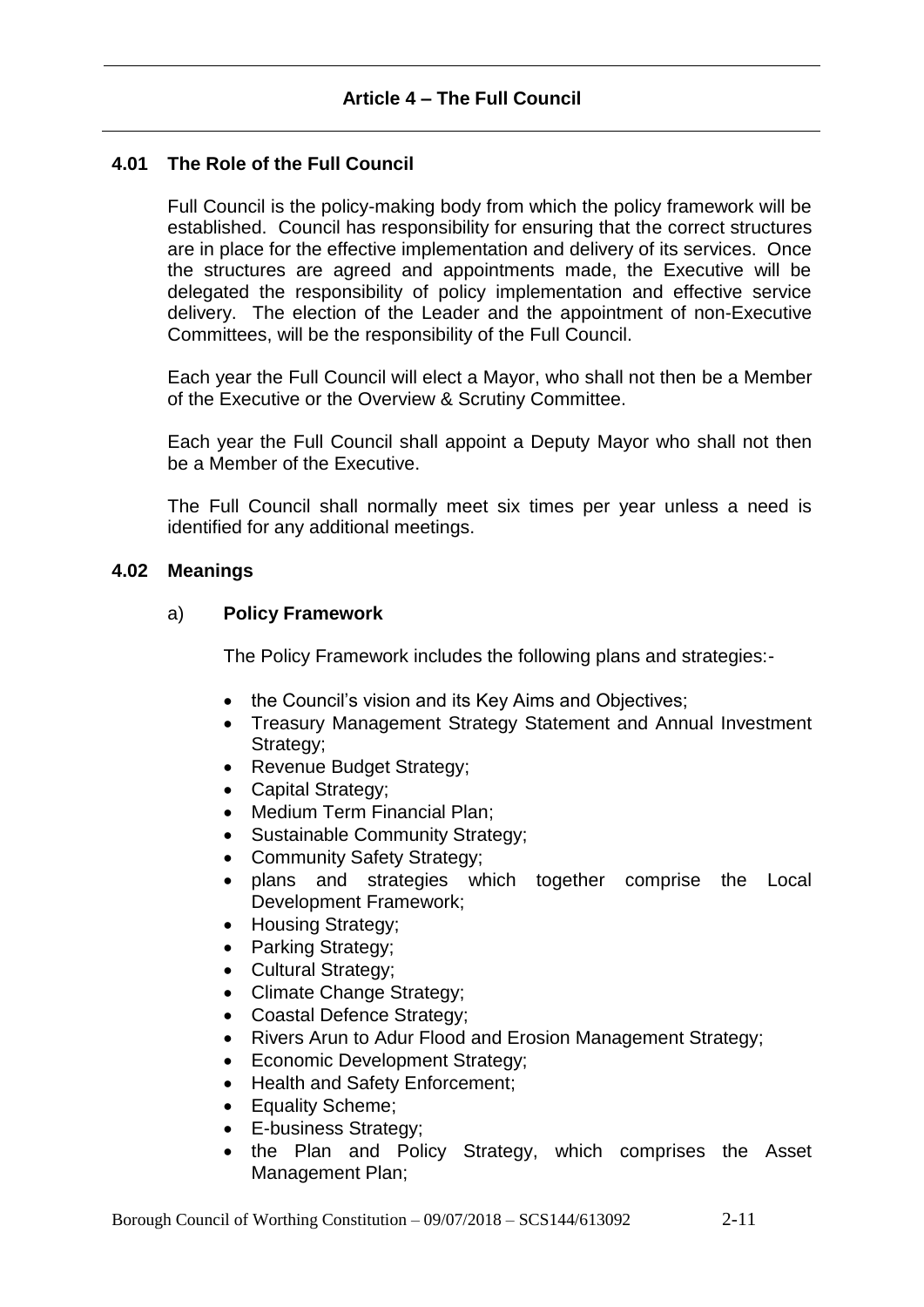- Code of Corporate Governance;
- Procurement Strategy;
- Licensing Policy (2003 Act);
- Gambling Policy: Statement of principles;
- any other plan or strategy (whether statutory or non-statutory) which the Council resolves shall be adopted or approved by it;
- Annual Risk Management Strategy.

# b) **Budget**

The budget includes the allocation of financial resources to different services and projects, proposed contingency funds, the Council Tax base, setting the Council Tax and decisions relating to the control of the Council's borrowing requirements, the control of its capital expenditure and the setting of virement limits.

# **4.03 Functions of the Full Council**

The following functions must not be exercised by the Leader/Executive and, where not otherwise delegated, shall be reserved to the Full Council:

- a) to adopt, amend (apart from changes to Part 3 in relation to Executive functions which will be discharged by the Leader/Executive) or suspend the Constitution, in accordance with the provisions of Article 15;
- b) to make proposals and fulfil any duties to change the Council's Executive arrangements, determine whether a Referendum is required and pass a resolution to make such change;
- c) to approve the Council's budget, as defined in Article 4.02(b) of the Constitution;
- d) to approve, amend, revoke or replace any plan or strategy falling within the Council's policy framework (including any decision required for submission to the Secretary of State);
- e) subject to the urgency procedure contained in the Financial Procedure Rules in Part 4 of this Constitution, to make decisions about any matter in the discharge of an Executive function which is covered by the Financial Procedure Rules or included in the budget, but where the decision-maker is minded to make it in a manner which would be contrary to Financial Procedure Rules or contrary to, or not wholly in accordance with, the budget:
	- where the decision is made under any procedure for the approval of urgent decisions approved by the Council;
	- where departures from the budget:
		- i) are not met from external funding, a contingency or reserve set up for the purpose;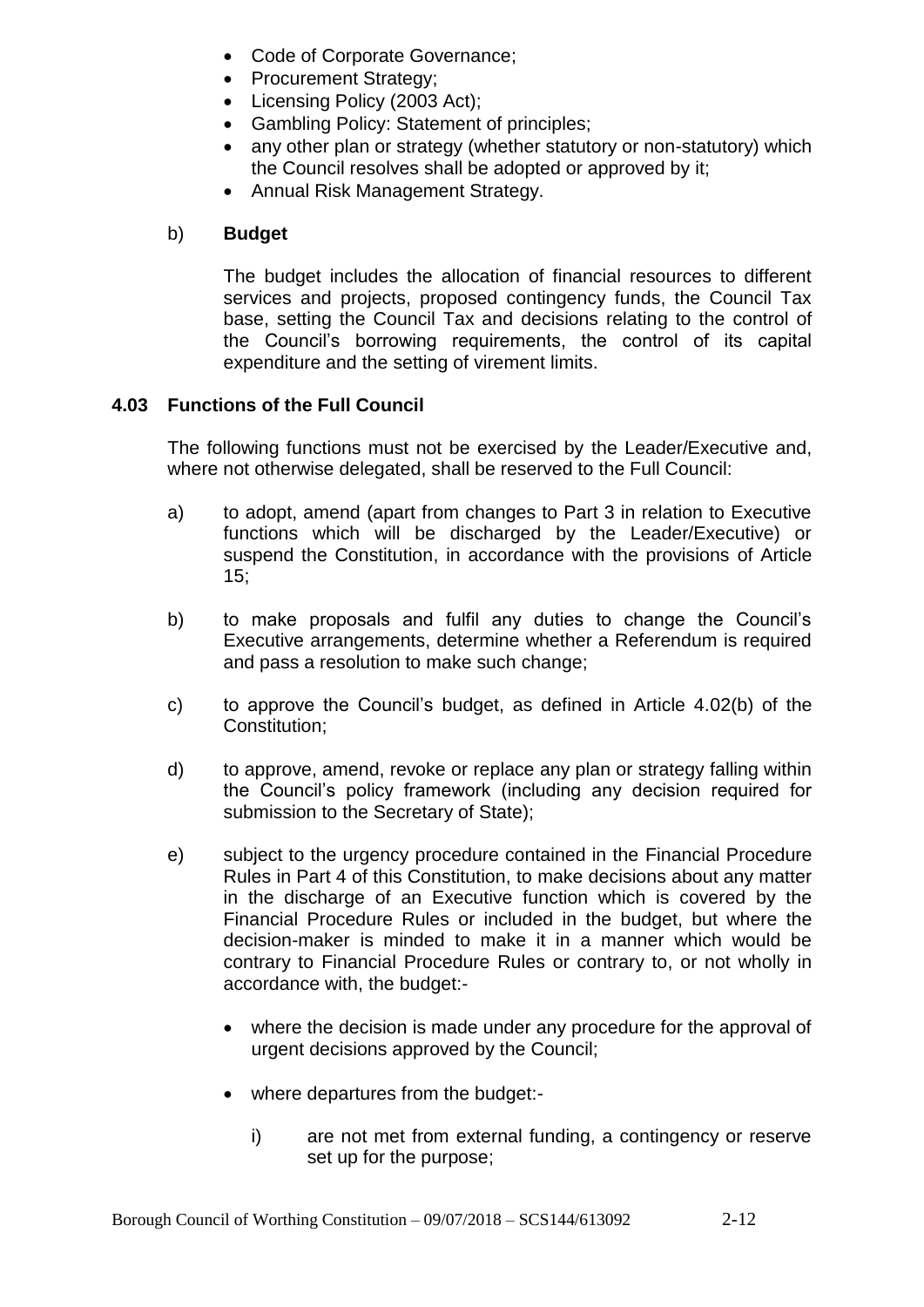- ii) are not met from proven savings elsewhere in the revenue budget and exceed £150,000;
- iii) are not met from proven savings in that financial year in the Capital Programme and exceed £150,000;
- iv) the new project (whether revenue or capital) is not fully funded by a grant or external contribution already contained in the Council budget and/or the cost of the project exceeds £150,000;
- v) The expenditure has the effect of changing Council policy.
- f) to elect the ceremonial Mayor and appoint the Deputy Mayor of the Council;
- g) to elect and remove the Leader;
- h) with the exception of the Executive, to appoint and dissolve Committees and determine or amend their Terms of Reference and size;
- i) with the exception of the Executive, to determine the allocation of seats on the Council's Committees, and to make appointments to them;
- j) to appoint representatives to outside bodies unless the appointment is an Executive function or has been delegated by the Full Council;
- k) to approve, amend, revoke or replace the Members' Allowances Scheme and to determine the levels of all allowances payable to Councillors taking into consideration the recommendations of the Council's Joint Independent Remuneration Panel;
- l) to confer the title of Honorary Alderman, Alderwoman or Freedom of the Borough;
- m) to make arrangements in accordance with the Officer Employment Procedure Rules in Part 4 of the Constitution for the appointment of Directors, Statutory Chief Officers, non-statutory Chief Officers, the Monitoring Officer and the Deputy Chief Officers;
- n) to appoint and dismiss the Chief Executive (Head of Paid Service), Chief Finance Officer and Monitoring Officer;
- o) to designate Officers as the Head of Paid Service, Monitoring Officer and Chief Finance Officer;
- p) to appoint Proper Officers as required by statute;
- q) to determine the terms and conditions on which staff hold office, including procedures for their dismissal, unless otherwise delegated;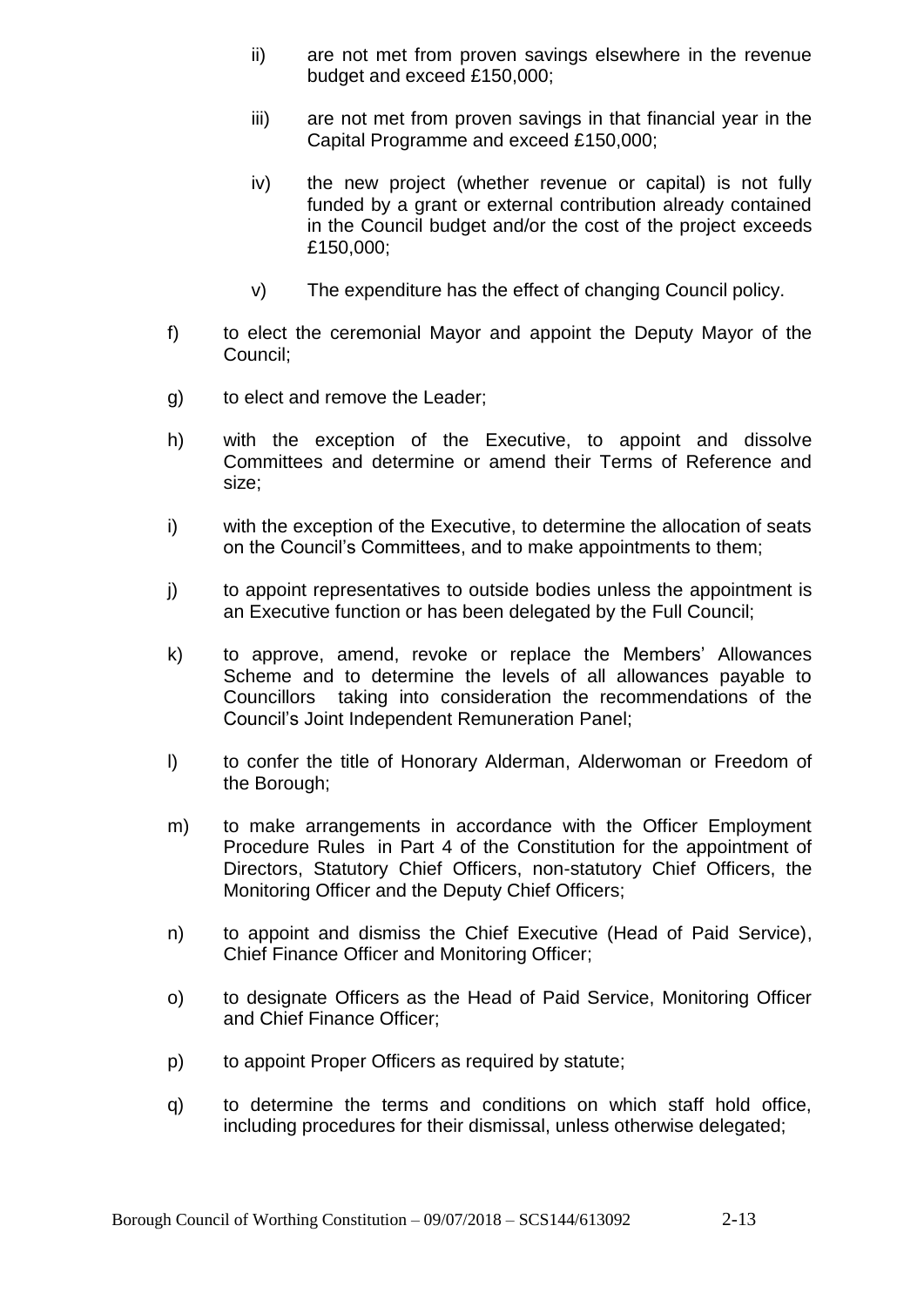- r) to make, amend, revoke, re-enact or enforce bylaws (other than those relating to taxis and private hire vehicles);
- s) to promote or oppose local or personal Bills;
- t) to exercise such local choice functions as may be set out in Part 3 of this Constitution which the Full Council decides should be undertaken by itself, rather than by the Executive or any Committee or Officer;
- u) to exercise the Council's functions in relation to elections and electoral registration including the appointment of the Electoral Registration Officer and the Returning Officer for Local Government Elections;
- v) to adopt, revise or replace the Code of Conduct for Councillors and Coopted Members and arrange for dealing with allegations of misconduct;
- w) to approve the public consultation in accordance with Part 6 of the Town and Country Planning (Local Planning) (England) Regulations 2012 any draft proposals relating to a development plan document;
- x) to make all necessary arrangements for the discharge of non-Executive functions through joint arrangements, including the establishment of Joint Committees, Area Committees or delegation to another Local Authority;
- y) to authorise the contracting out of non-Executive functions to another body;
- z) to accept any delegation of functions from another Local Authority (in relation to both Executive and non-Executive functions);
- aa) to exercise the Council's functions in relation to community governance arrangements and to determine any matters relating to the name and status of areas;
- bb) to make an Order identifying a place as a designated public place for the purposes of Police powers in relation to alcohol consumption and designating a locality as an alcohol disorder zone; unless otherwise delegated;
- cc) to resolve not to issue casino premises licences;
- dd) to determine policy in respect of the licensing of Hackney Carriages and Private Hire Vehicles and review such policy upon the recommendation of the Licensing Control Committee;
- ee) to authorise Co-opted Members to vote at meetings of Scrutiny Committees in accordance with a scheme approved by the Council;
- ff) to determine matters relating to the failure of a Councillor to attend meetings for a period of six months;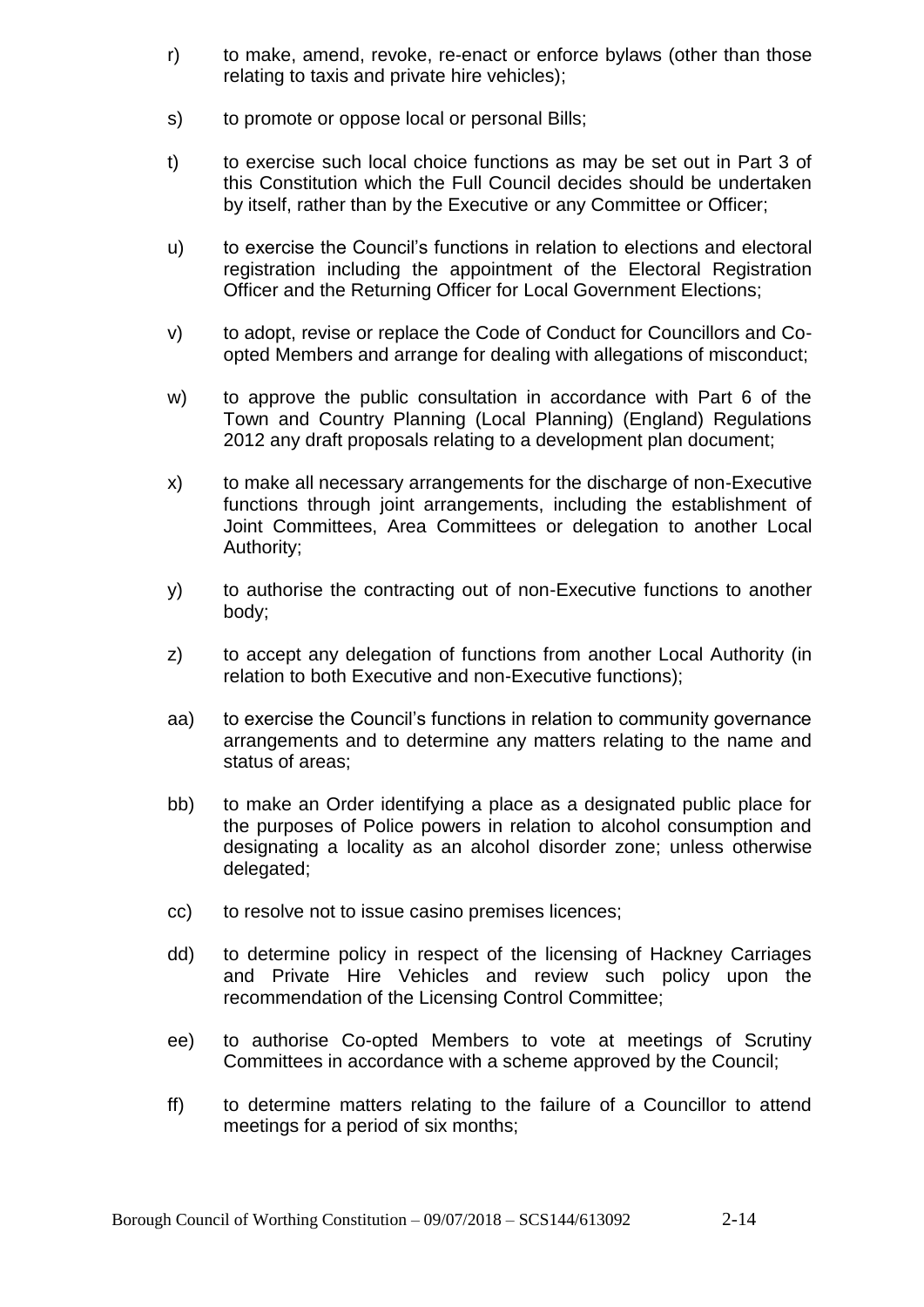- gg) to determine all other matters which, by law, must be reserved to the Council or which have not been delegated to any Committee or Officer;
- hh) to approve the Schedule of Ordinary Council Meetings for the forthcoming year;
- ii) to make appointments to various Independent Person roles; as required by statute.

# **4.04 Full Council Meetings**

There are four types of Full Council Meeting:

- a) the Annual Meeting;
- b) Ordinary Meetings;
- c) Extraordinary Meetings;
- d) Special Meetings;

and they will be conducted in accordance with the Council Procedure Rules in Part 4 of this Constitution, except that there will be no Public Question Time, Petitions and Questions from Elected Members at the Annual Meeting.

# **4.05 Responsibility for Functions**

The Full Council will determine the responsibilities for the Council's functions which are not the responsibility of the Executive. Details are set out in Part 3 of this Constitution.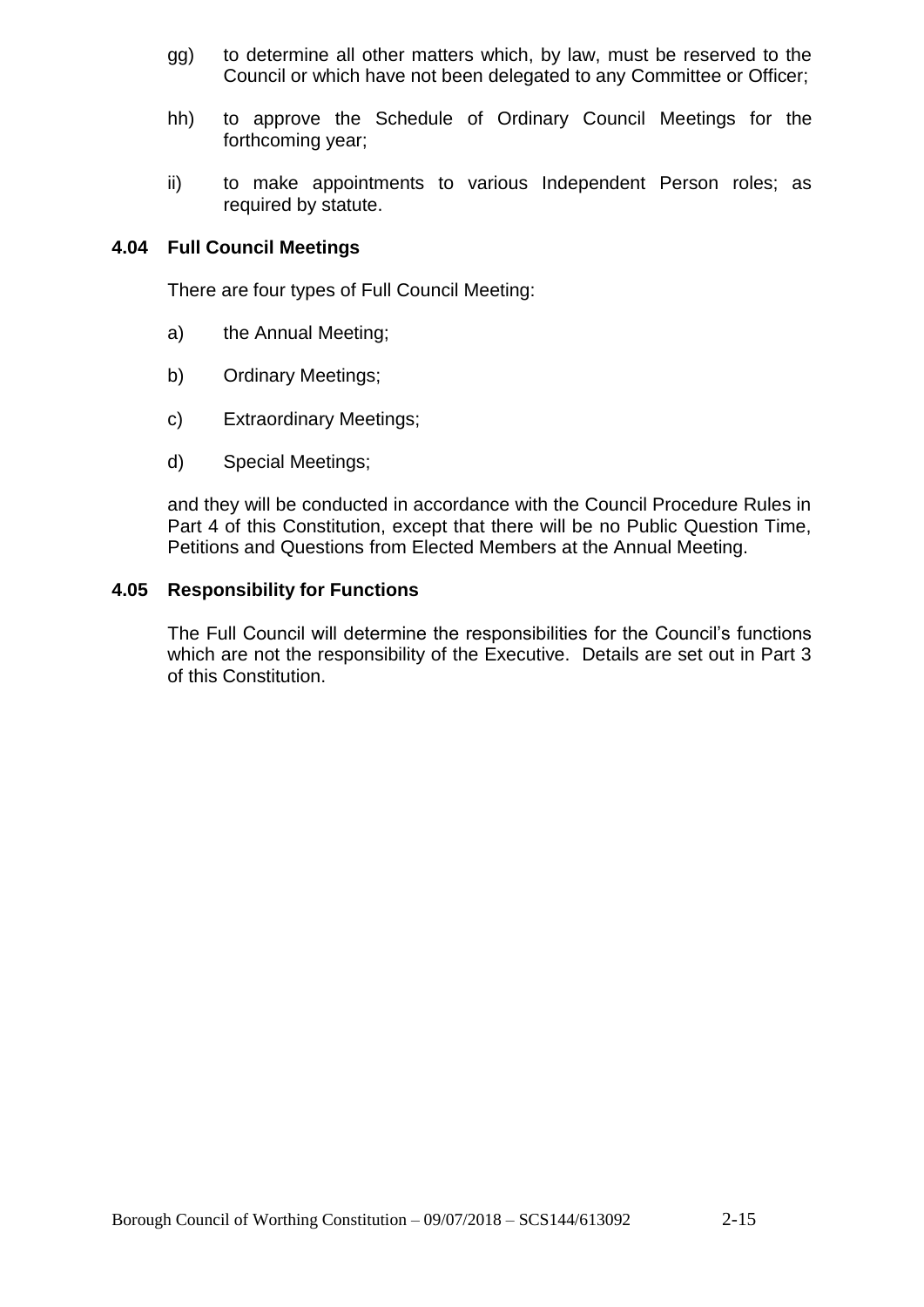# **5.01 Role and Function of the Mayor**

The Mayor will be elected by Council annually.

The Mayor, and in his/her absence, the Deputy Mayor will have the following roles, functions and responsibilities:

- a) Chairing meetings of Full Council
	- i) to uphold and promote the purposes of the Constitution, and to interpret the Constitution when necessary, having taken advice from the Solicitor to the Council;
	- ii) to preside over meetings of the Full Council so that its business can be carried out efficiently and with regard to the rights of Councillors and the interests of the community;
	- iii) to ensure that the Full Council meeting is a forum for the debate of matters of concern to the local community and the place at which Members who are not on the Executive or do not hold Committee Chairs are able to hold the Executive and Committee Chairmen to account;
	- iv) to promote public involvement in the Council's activities; and
	- v) to be the conscience of the Council.
- b) Civic and Ceremonial Role

The Mayor shall be the First Citizen of the Borough of Worthing and shall have the following civic responsibilities:

- i) to attend such civic and ceremonial functions as the Council and the Mayor may determine generally or in appropriate cases;
- ii) to promote the Council as a whole and act as a focal point for the community;
- iii) to host functions in order to promote the Council and its interests.
- c) Generally:

The Mayor may promote a Mayor's Charity Appeal for the charity or charities of their choice during their term of office and will make external arrangements for provision of all the support necessary in relation to their involvement with, or support of, that charity appeal.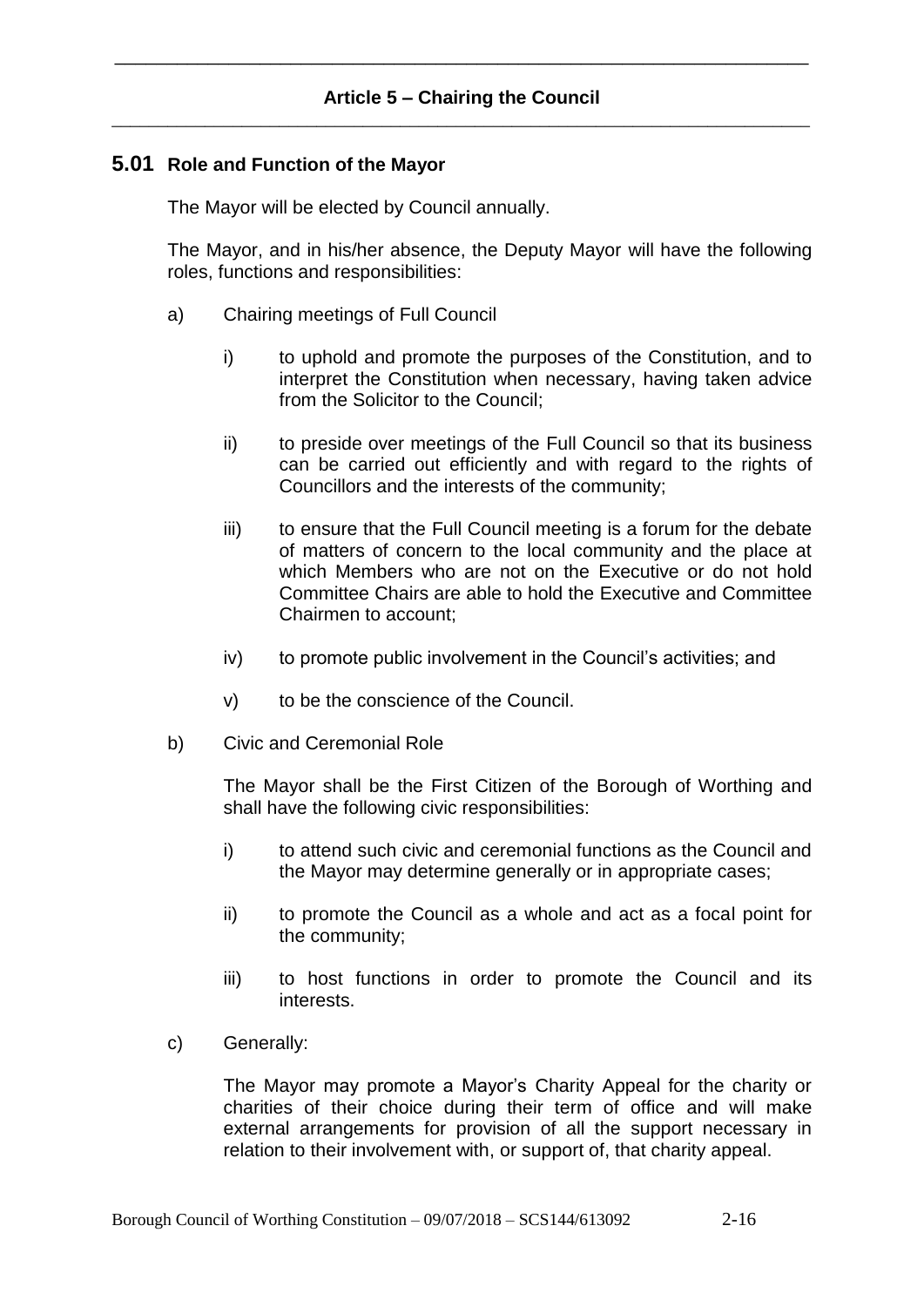# **6.01 Introduction**

- a) Overview and Scrutiny is an important element of the Council's Constitution. The Overview and Scrutiny Committee, Joint Overview and Scrutiny Committee, Sub-Committees and/or panels which may be established from time to time to carry out overview and scrutiny represent powerful public forums through which Councillors can monitor the implementation of the Council's policies and the quality of its services; make recommendations on the discharge of the Council's functions and/or other matters affecting the Borough of Worthing and hold the Executive to account for their decisions and actions;
- b) Overview and Scrutiny is concerned with the overall wellbeing of the Borough and all factors affecting this, including not only Council services but those of other agencies and other matters. Overview and Scrutiny is an important mechanism for community Councillors to represent their Wards and are a focus for stakeholder and community involvement;
- c) This Article outlines the basic elements of the Overview and Scrutiny function. It should be read in conjunction with the Overview and Scrutiny Procedure Rules, which appear at Part 4 of the Constitution and provide a more detailed framework for the operation of Overview and Scrutiny.
- **6.02** The Council has appointed an Overview and Scrutiny Committee and jointly with the District Council of Adur, a Joint Overview and Scrutiny Committee to discharge the functions conferred by Section 21 of the Local Government Act 2000 and regulations under Section 32 of the Local Government Act 2000.

# **6.03 General Role**

Within their Terms of Reference, the Overview and Scrutiny Committee and the Joint Overview and Scrutiny Committee may:

- i) review and/or scrutinise decisions made or actions taken in connection with the discharge of any of the Council's functions;
- ii) make reports and/or recommendations to the Full Council, the Executive or any Committee in connection with the discharge of any functions;
- iii) consider and make reports or recommendations to the Full Council, the Executive or a Committee on any matters affecting the Council's area or its inhabitants; and
- iv) exercise the right, following a call-in, to ask for reconsideration of decisions made but not yet implemented by the Executive.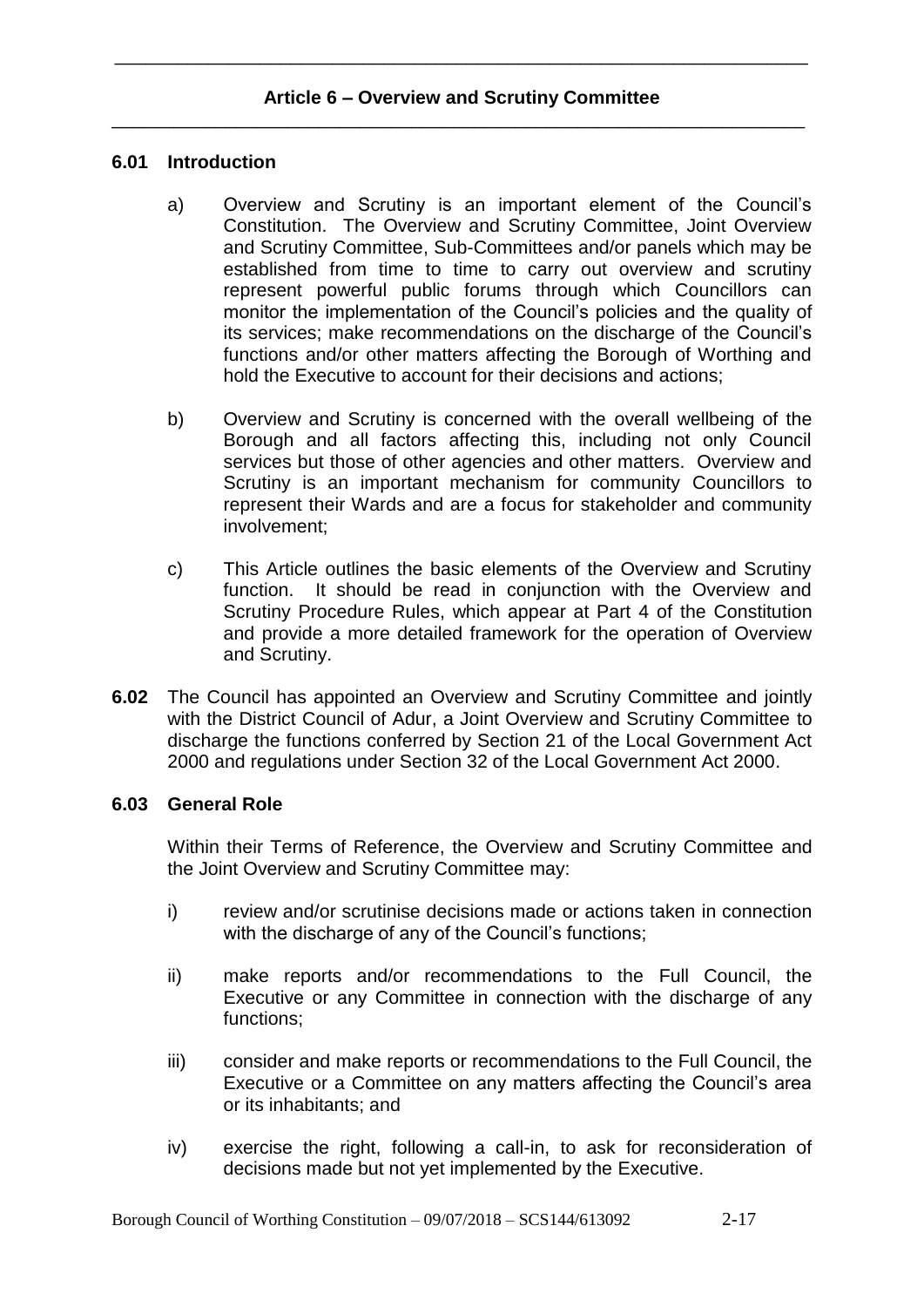The Overview and Scrutiny Committee has 15 Members appointed by the Council and its membership will reflect the political balance on the Council.

The Joint Overview and Scrutiny Committee has 16 Members. The Council appoints 8 Members and the District Council of Adur appoints 8 Members.

#### **6.04 Co-opted Members**

The Overview and Scrutiny Committee and the Joint Overview and Scrutiny Committee, their Sub-Committees and Working Groups, may, from time to time, co-opt up to two non-voting Members to assist them with a particular matter. A Co-opted Member may not sit as a Co-opted Member on both an Executive and a Scrutiny Committee when considering the same matter.

#### **6.05 Specific Functions**

#### a) **Policy development and review**

The Overview and Scrutiny Committee and the Joint Overview and Scrutiny Committee may:

- i) assist the Council and the Executive on all issues, including the development of new policies and the review of existing policies and services;
- ii) assist the Council and the Executive in the development of its budget and policy framework by in-depth analysis of policy issues;
- iii) conduct research, community and other consultation in the analysis of policy issues and possible options;
- iv) consider all performance, resources and corporate governance issues;
- v) question Members of the Executive about their views on issues and proposals affecting the area; and appoint Panels to assist it with its work;
- vi) set and monitor the annual scrutiny work programme.

#### b) **Scrutiny**

The Overview and Scrutiny Committee and Joint Overview and Scrutiny Committee may:

i) review and scrutinise the decisions made by the Executive and Council Officers, both in relation to individual decisions and over time;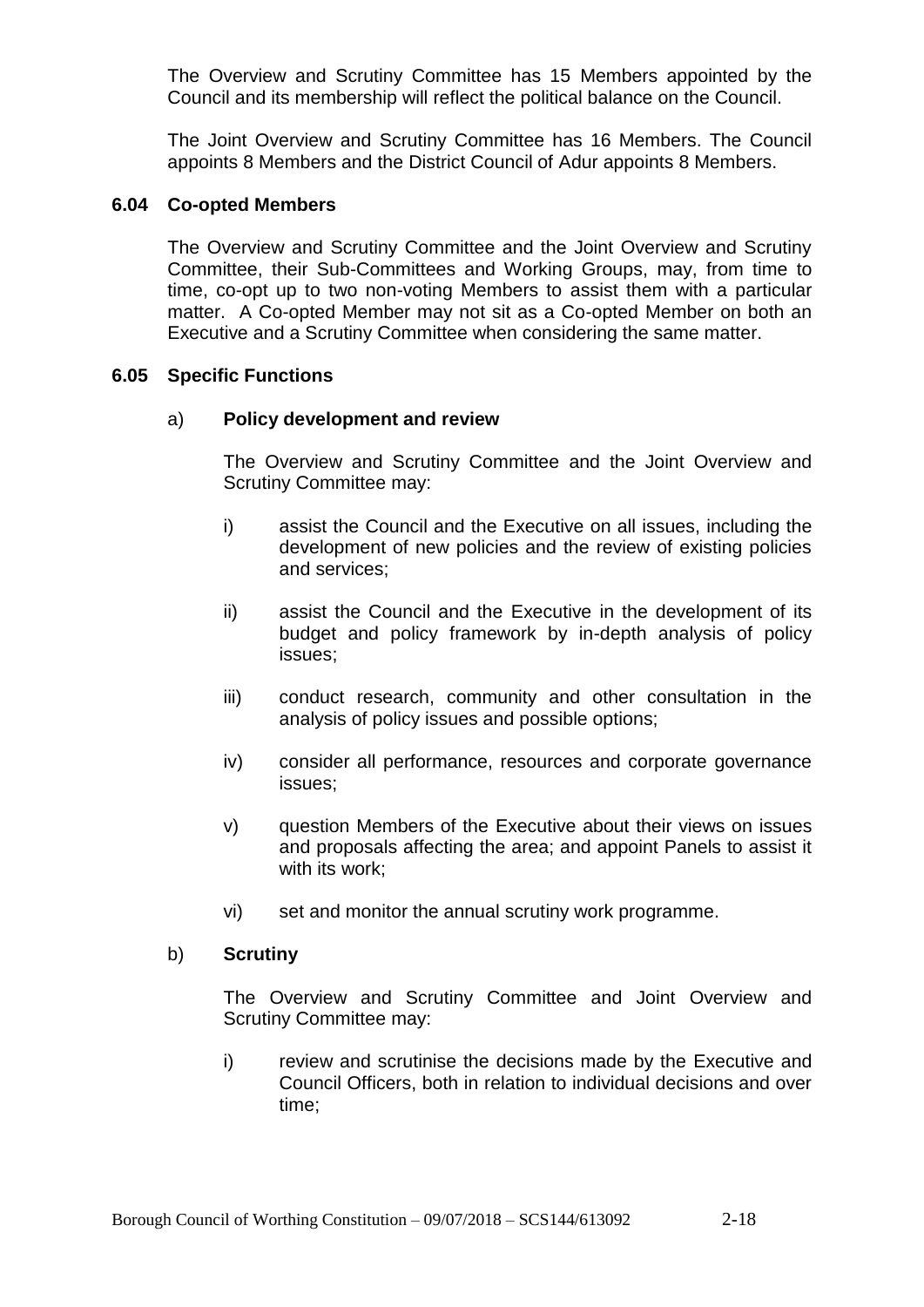- ii) review and scrutinise the performance of the Council in relation to its policy objectives, performance targets and/or particular service areas;
- iii) question Members of the Executive and Officers about their decisions and performance, whether generally in comparison with service plans and targets over a period of time, or in relation to particular decisions, initiatives or projects;
- iv) make recommendations to the Executive and/or Council arising from the outcome of the scrutiny process;
- v) review and scrutinise the performance of other public bodies in the area and invite reports from them by requesting them to address the Overview and Scrutiny Committee and local people about their activities and performance; and
- vi) question and gather evidence from any person (with their consent).

# c) **Finance**

The Overview and Scrutiny Committee and Joint Overview and Scrutiny Committee may exercise overall responsibility for any finances made available to it.

# d) **Annual Report**

The Overview and Scrutiny Committee and Joint Overview and Scrutiny Committee must report annually to Full Council on its workings and make recommendations for future work programmes and amended working methods, if appropriate.

# e) **Officers**

The Overview and Scrutiny Committee and Joint Overview and Scrutiny Committee may exercise overall responsibility for the work programme of any Officers employed to support their work.

# **6.06 Proceedings of the Overview and Scrutiny Committee**

The Overview and Scrutiny Committee will conduct its proceedings in accordance with the Overview and Scrutiny Procedure Rules, or jointly with the Borough Council of Worthing in accordance with the Joint Overview and Scrutiny Procedure Rules set out in Part 4 of this Constitution.

# **6.07 Greater Brighton Economic Board Call-in Panel**

The Overview and Scrutiny Committee will appoint one of its Members to be a Member of the Greater Brighton Economic Board Call-in Panel, who is not a Member, nor a substitute Member, of the Greater Brighton Economic Board. The function of this Panel will be to consider decisions made, but not yet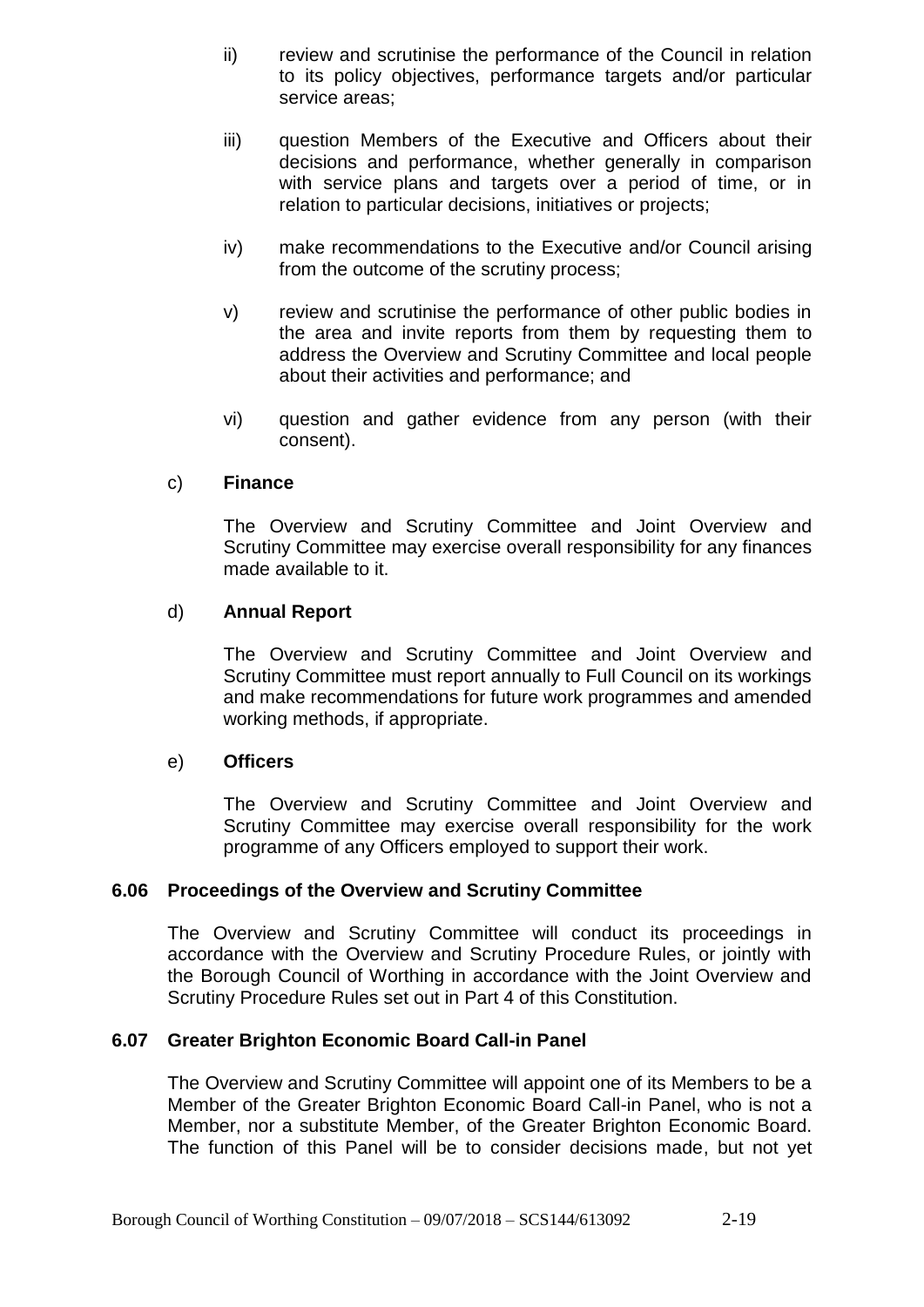implemented, by Greater Brighton Economic Board, when challenged by a Member of the Board referring such a decision to the Panel.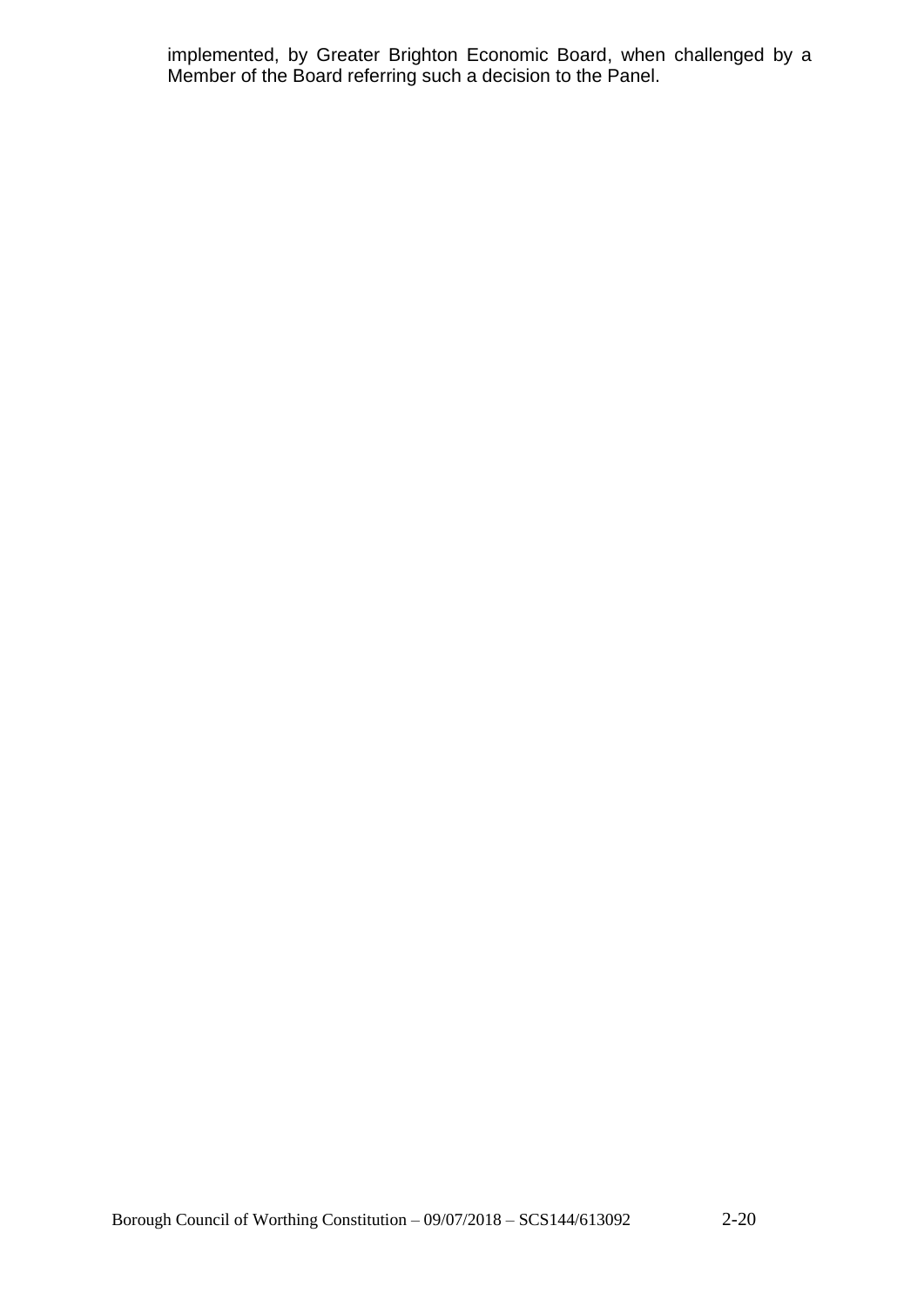# **7.01 Role**

The Executive will carry out all of the Council's functions which are not the responsibility of any other part of the Council, whether by law or under this Constitution.

# **7.02 Form and Composition**

The Executive will consist of the Leader, who shall act as Chairperson of the Executive, together with between 2 and 9 other Councillors appointed by the Leader, one of whom the Leader shall appoint as Deputy Leader.

# **7.03 Leader**

The Leader will be a Councillor elected to the position of Leader by the Council. The Leader will hold office until:

- a) they resign from office; or
- b) they cease to be a Councillor other than on the normal day of their retirement as Councillor; or
- c) the next 'Selection Meeting' of the Council which is the Annual Meeting after the Leader's normal day of retirement as a Councillor; or
- d) they are removed from office by the Council.

# **7.04 Deputy Leader**

The Leader shall appoint a Member of the Executive to be the Deputy Leader.

The Deputy Leader will hold office until:

- a) they resign from office;
- b) they cease to be a Councillor; or
- c) they are removed from office by the Leader, such removal to be notified in writing to the Monitoring Officer and the removal will take place 3 clear working days after receipt of such notice.

#### **7.05 Executive Members**

Other Executive Members shall be appointed by the Leader and have delegated to them specific Executive functions. They shall hold office until:

a) they resign from office: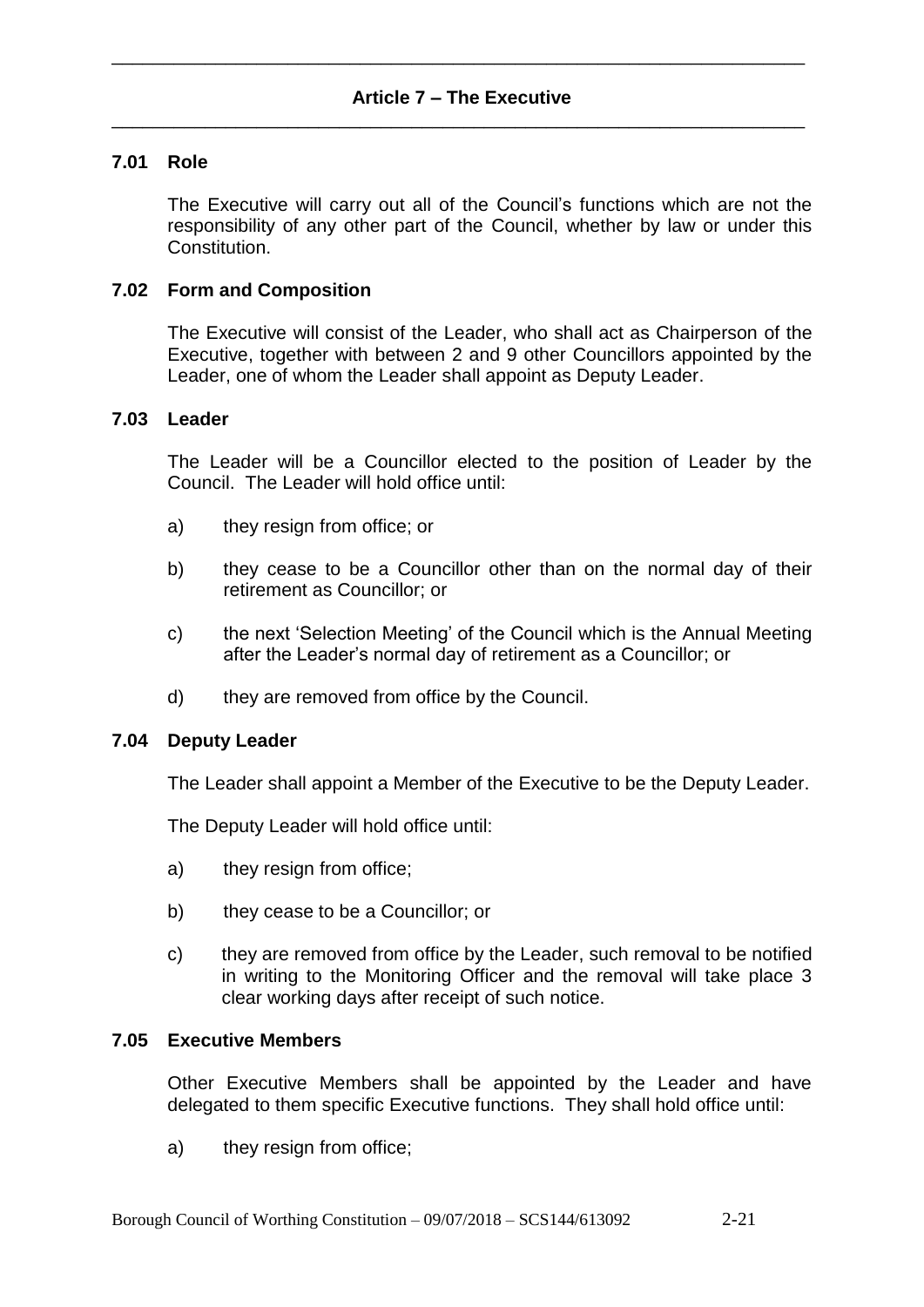- b) they cease to be Councillors;
- c) they are removed from office by the Leader; such removal to be notified in writing to the Chief Executive (or Monitoring Officer) and the removal will take place 3 clear working days after receipt of such notice.

# **7.06 Proceedings of the Executive**

Proceedings of the Executive shall take place in accordance with the Council's Procedure Rules and the Executive Procedure Rules, as set out in Part 4 of this Constitution.

# **7.07 Responsibility for Functions**

The Leader, at their discretion, will determine which individual Members of the Executive, Committees of the Executive, Officers or joint arrangements are responsible for the exercise of particular Executive functions. The Monitoring Officer will maintain a list setting out such arrangements in Part 3 of this Constitution. The Leader will notify the Monitoring Officer of any changes, which shall take effect 3 working days thereafter.

#### **7.08 Policy Advisers**

- a) Policy Advisers may be appointed by the Leader to advise Executive Members on any area for which they are responsible.
- b) An Executive Member may consult a Policy Adviser before making a decision.
- c) A Policy Adviser shall not have power to take decisions on behalf of or affecting the Council.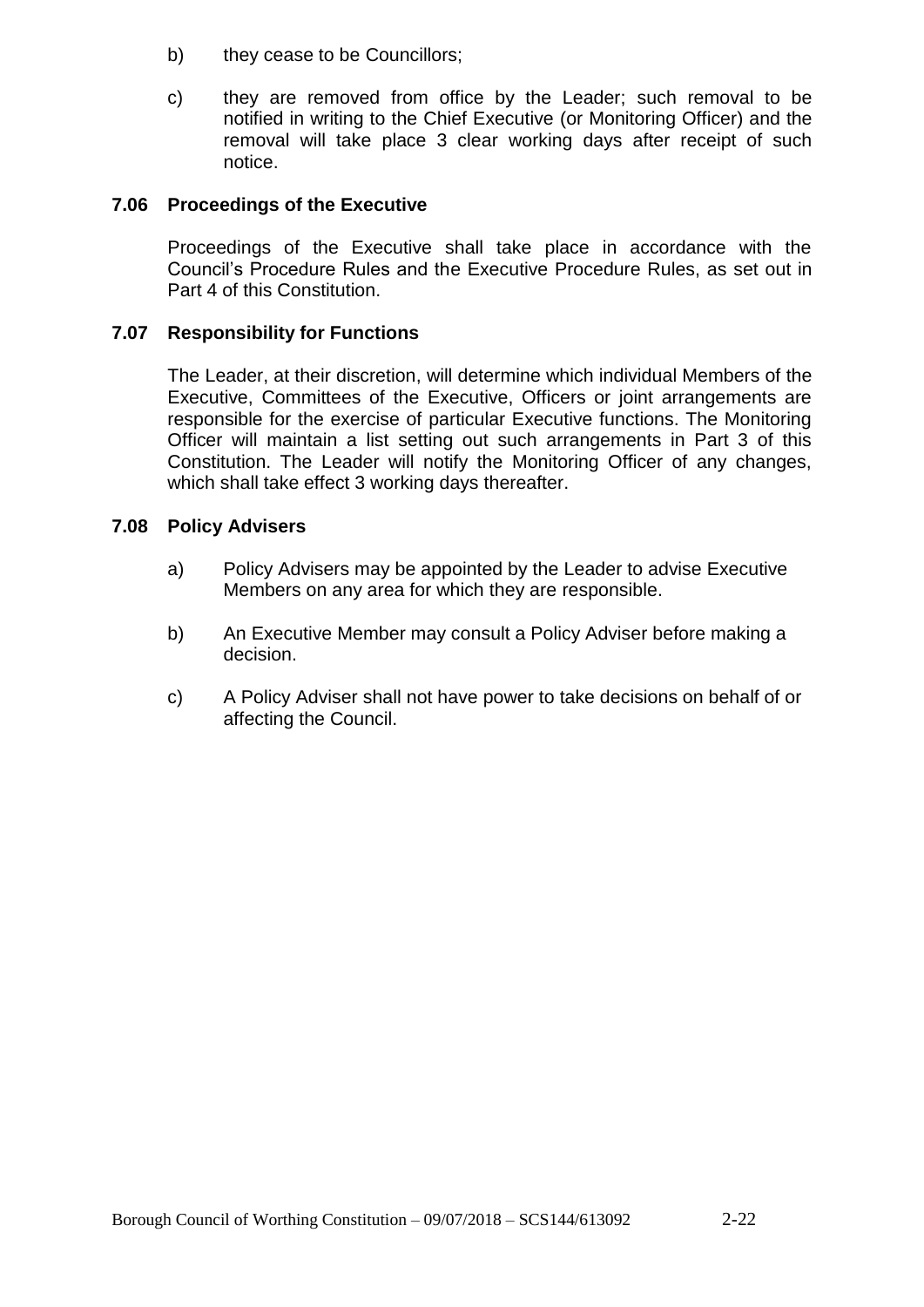# **Article 8 – Regulatory and Other Non-Executive Decision-Making Committees and Advisory Panels**

\_\_\_\_\_\_\_\_\_\_\_\_\_\_\_\_\_\_\_\_\_\_\_\_\_\_\_\_\_\_\_\_\_\_\_\_\_\_\_\_\_\_\_\_\_\_\_\_\_\_\_\_\_\_\_\_\_\_\_\_\_\_\_\_\_\_\_

\_\_\_\_\_\_\_\_\_\_\_\_\_\_\_\_\_\_\_\_\_\_\_\_\_\_\_\_\_\_\_\_\_\_\_\_\_\_\_\_\_\_\_\_\_\_\_\_\_\_\_\_\_\_\_\_\_\_\_\_\_\_\_\_\_\_\_

# **8.01 Regulatory Committees**

The Council will appoint the following Committees:

- Planning Committee;
- Licensing and Control Committee A;
- Licensing and Control Committee B.

# **8.02 Non-Executive Decision-Making Committees**

The Council will, jointly with the District Council of Adur, appoint the following non-Executive Decision Making Committees:

- Joint Governance Committee;
- Joint Staff Committee:
- Joint Senior Staff Committee;
- Joint Senior Staff (Appeals) Committee.

# **8.03 Advisory Panels**

The Council will, jointly with the District Council of Adur appoint the following advisory panels:

Joint Independent Remuneration Panel.

# **8.04 Terms of Reference and Procedure Rules**

The terms of reference and delegated powers of the Committees are set out in Part 3 of this Constitution.

The terms of reference of the Joint Governance Committee should be read in conjunction with the Standards Procedure Rules in Part 4. The terms of reference of the Joint Staff Committee, Joint Senior Staff Committee and Joint Senior Staff Appeals Committee should be read in conjunction with the Officer Employment Procedure Rules in Part 4. The terms of reference for the Planning Committee should be read in conjunction with the Probity in Planning document in Part 5.

The terms of reference and delegated functions of the Joint Independent Remuneration Panel can be found in the Joint Independent Remuneration Panel Procedure Rules in Part 4.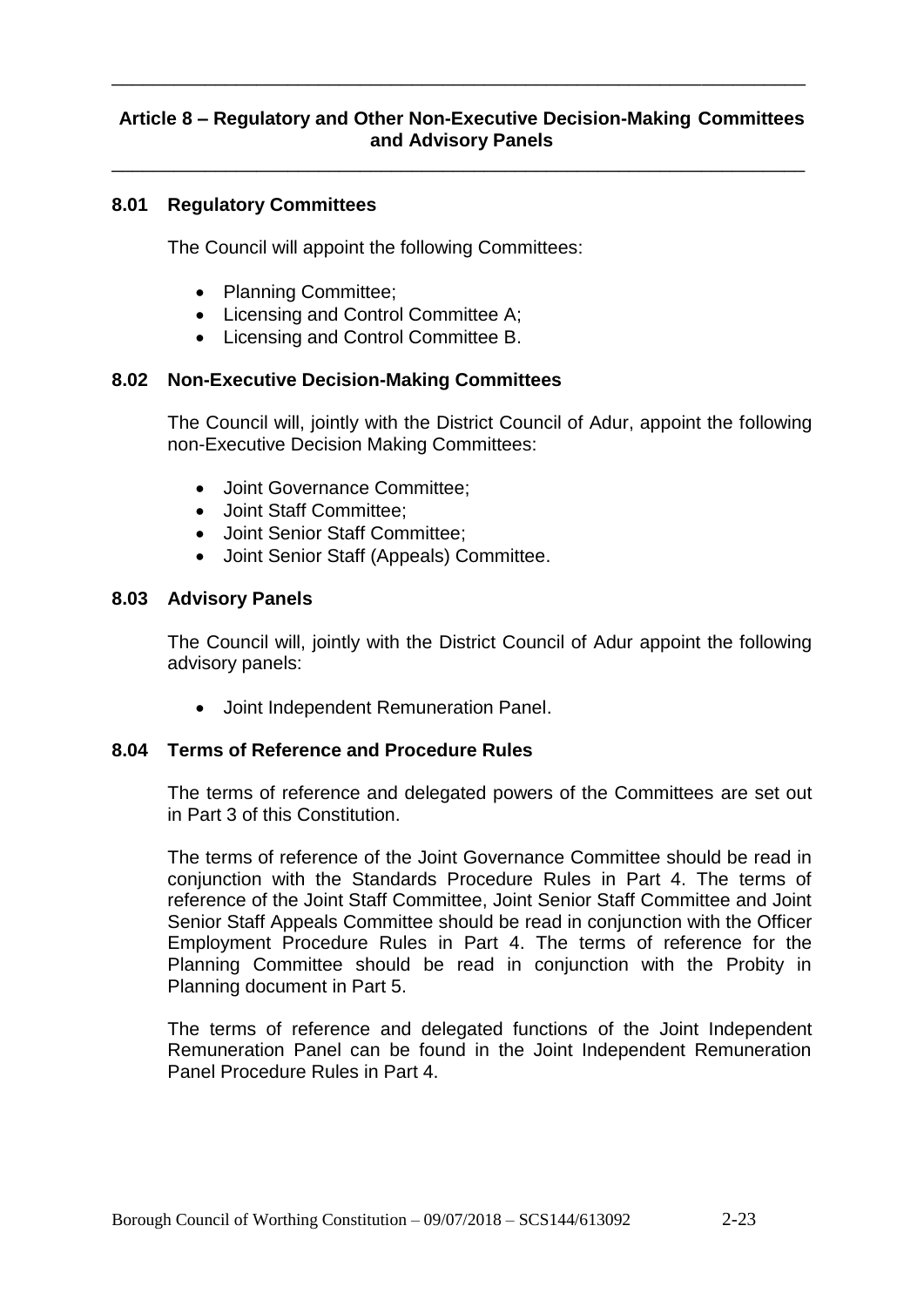#### **9.01 Standards**

The Council has established a Joint Governance Committee with the District Council of Adur.

The Committee will carry out functions delegated to it by the Council in accordance with the Local Government Acts 1972 and 2000 and the Localism Act 2011 including the Standards functions.

#### **9.02 Composition**

#### a) **Political Balance**

The Joint Governance Committee has to comply with the political balance rules in Section 15 of the Local Government & Housing Act 1989.

#### b) **Membership**

The Joint Governance Committee is composed of the following:

- Eight Worthing Borough Councillors only one of whom can be an Executive Member;
- Eight Adur District Councillors only one of whom can be an Executive Member;
- Up to three persons who are not Councillors nor Officers of the Council nor any other body having a Standards Committee and are appointed as Independent non-voting co-opted members ("Independent Persons");
- One Member of Lancing Parish Council and one Member of Sompting Parish Council (Parish Representatives) appointed as non-voting Co-opted Members to advise the Committee on standards matters relating to a Parish.

# c) "**Independent Persons"**

"Independent Persons" are independent non-voting Co-opted Members of the Joint Governance Committee. They are not entitled to vote at meetings. Their role and function is:

- i) to advise and assist the Committee by providing an independent opinion on the matters before the Committee;
- ii) to advise the Monitoring Officer, as consultee, in respect of complaints under the Code of Conduct for Members; and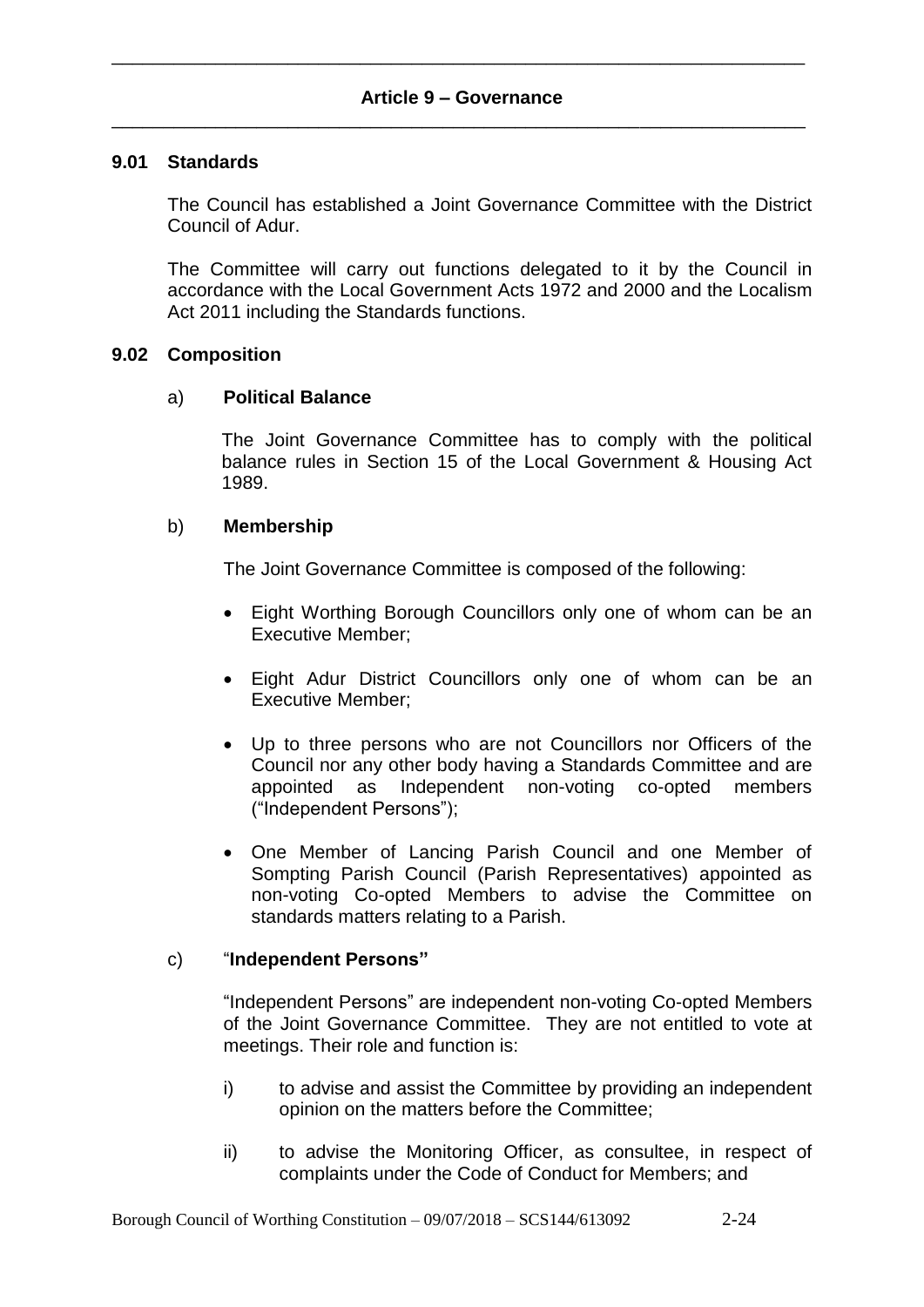iii) to advise any Member who is the subject of a complaint under the Code of Conduct for Members, (the "Subject Member"), as a consultee.

Not more than one Independent Person shall advise the Committee in respect of standards matters at any one time.

## d) **Parish Representatives**

Parish Representatives will not be entitled to vote at meetings. At least one Parish Representative should be present when matters relating to Parish Councils or their Members are being considered, although a Parish Representative must not advise in any matter affecting the Parish Council or Parish Councillors of the Parish of which he or she is a Parish Councillor.

#### e) **Local Determinations**

The Committee may appoint a Sub-Committee, comprising at least two Members of the Council, and at least two Members of Adur District Council and one Independent Person. The Members of the Sub-Committee shall be selected by the Monitoring Officer from the Members of the Joint Governance Committee.

When considering a complaint in respect of a Parish Councillor the Sub-Committee shall include a Parish Representative.

## **9.03 Role and Function of Members of the Governance Committee**

- a) Promoting and maintaining high standards of conduct by Councillors and Co-opted Members;
- b) Assisting the Councillors and Co-opted Members to observe the Code of Members Conduct;
- c) Advising the Council on the adoption, or revision, or replacement of the Code of Members' Conduct;
- d) Monitoring the operation of the Code of Members' Conduct;
- e) Advising, training or arranging for the training of Councillors and Coopted Members on matters relating to the Code of Members Conduct;
- f) Granting dispensations to Councillors and Co-opted Members from requirements relating to interests set out in the Code of Members Conduct, which have not been dealt with by the Monitoring Officer.
- g) Hearing and determining allegations that a Member or Co-opted Member of the Borough Council has failed or may have failed to comply with the Code of Members' Conduct in accordance with the provisions of the Localism Act 2011 and any relevant regulations;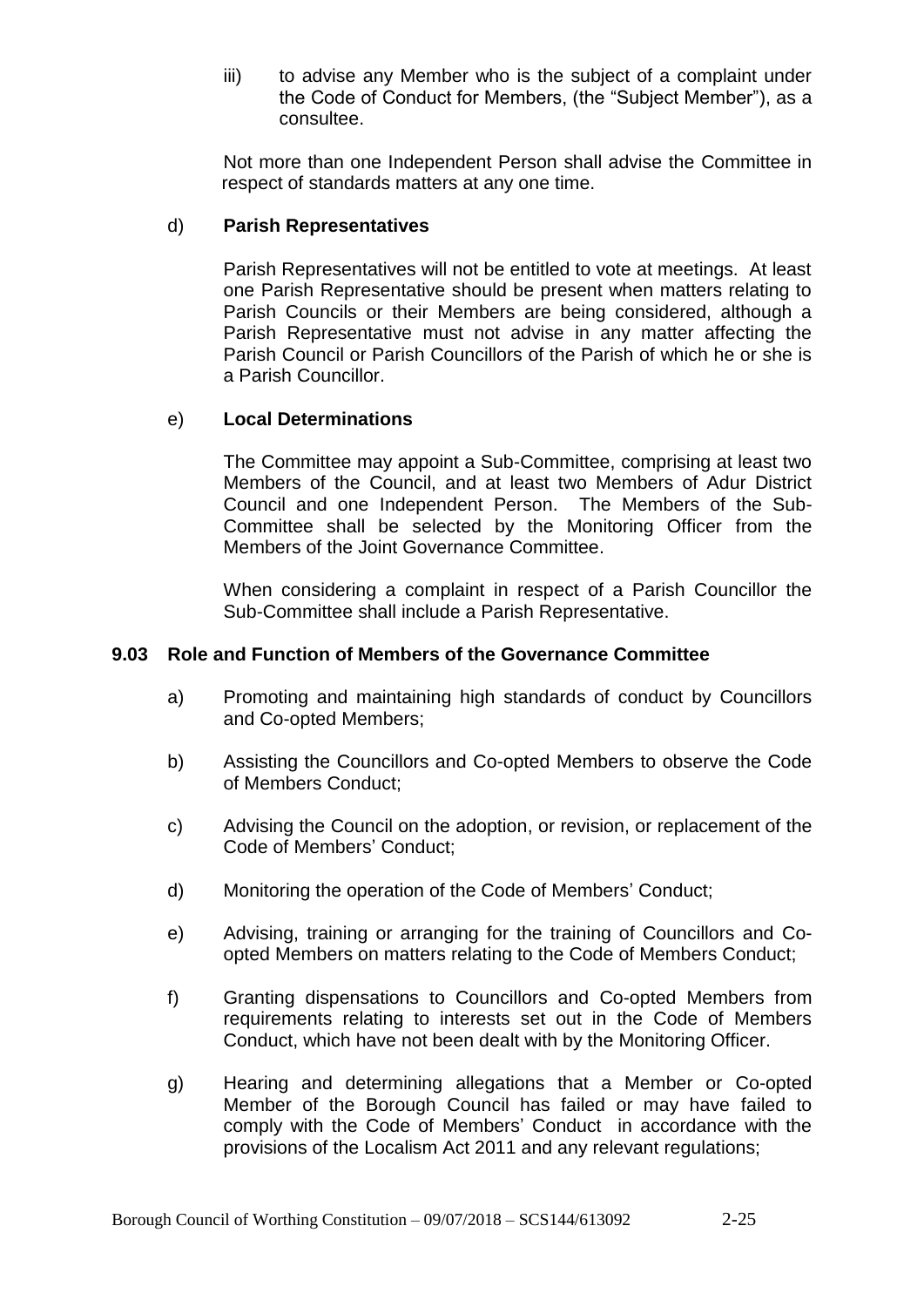- h) To co-opt, in an advisory capacity only, any person who is an Independent Person at another Local Authority, to advise the Committee or any Sub-Committee. Such advice to be provided on such terms as the Committee may determine and agree with the person and the Local Authority concerned, and in accordance with the Localism Act 2011 and any relevant regulations;
- i) To make arrangements for the appointment of two Parish Representatives to advise the Committee on Parish matters;
- j) To receive an annual report from the Monitoring Officer on the local resolution and assessment of allegations of breaches of the Code of Members' Conduct;
- k) To support the Monitoring Officer in the exercise of the Officers' Ethical Standards functions, in particular the duty to establish and maintain Registers of Interest for the Council;
- l) Any other functions imposed by statute;
- m) To appoint a Sub-Committee consisting of two elected Members of the Council, two elected Members of Adur District Council, one co-opted Parish Representative (for Parish Matters) and one Independent Person to determine applications for dispensation and complaints following investigations.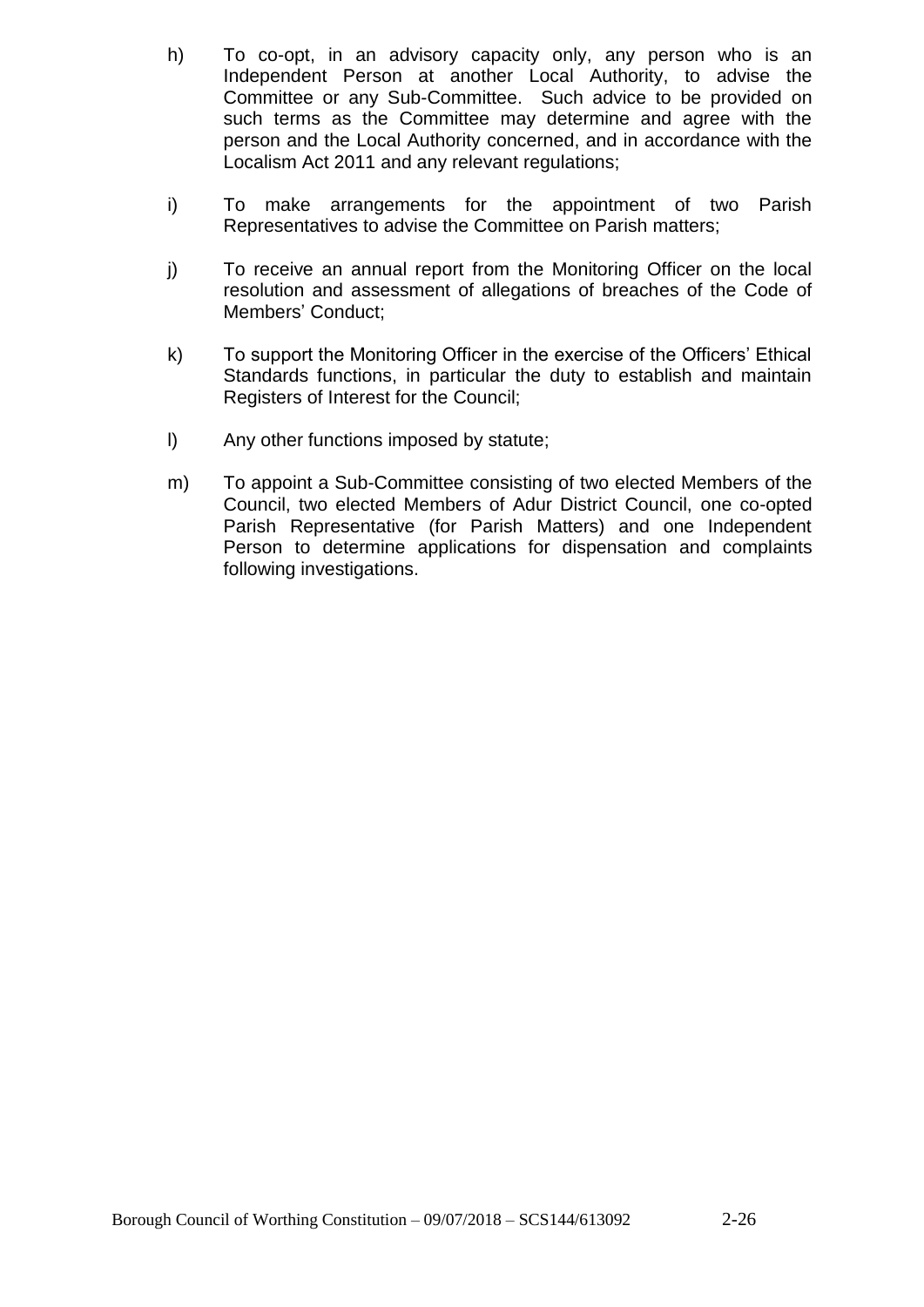#### **10.1 Joint Arrangements**

- a) The Council has established joint arrangements with the District Council of Adur to exercise non-Executive functions, and to advise the Council. These arrangements include the appointment of Joint Committees with the District Council of Adur.
- b) The Executive has established joint arrangements with the District Council of Adur to exercise Executive functions. These arrangements include the appointment of a Joint Strategic Committee with the Executive of the District Council of Adur.
- c) The Council has established joint arrangements with the District Councils of Adur, Mid-Sussex and Horsham to exercise non-Executive functions, and to advise the Council. These arrangements include the appointment a joint committee with these Councils
- d) The Executive has established joint arrangements with the District Councils of Adur, Mid-Sussex and Horsham to exercise Executive functions These arrangements include the appointment of a Census Joint Committee with these Councils.
- e) The Council has established joint arrangements with Brighton & Hove City Council, and the District Councils of Adur, Lewes in relation to the Greater Brighton Economic Region under the City Deal arrangements. These arrangements include the appointment of a Greater Brighton Economic Joint Committee.
- f) The Council may establish further joint arrangements with the one or more Local Authorities to exercise non-Executive functions, and to advise the Council. These arrangements may include the appointment of Joint Committees with the other Local Authorities.
- g) The Executive may establish further joint arrangements with one or more other Local Authorities to exercise Executive functions. These arrangements may include the appointment of a Joint Committee with the other Local Authorities.

#### **10.2 Arrangements to Promote Well-Being**

The Council or the Executive, in order to promote the economic, social or environmental well-being of its area, may:

- a) enter into arrangements or agreements with any person or body;
- b) co-operate with, or facilitate or co-ordinate the activities of, any person or body; and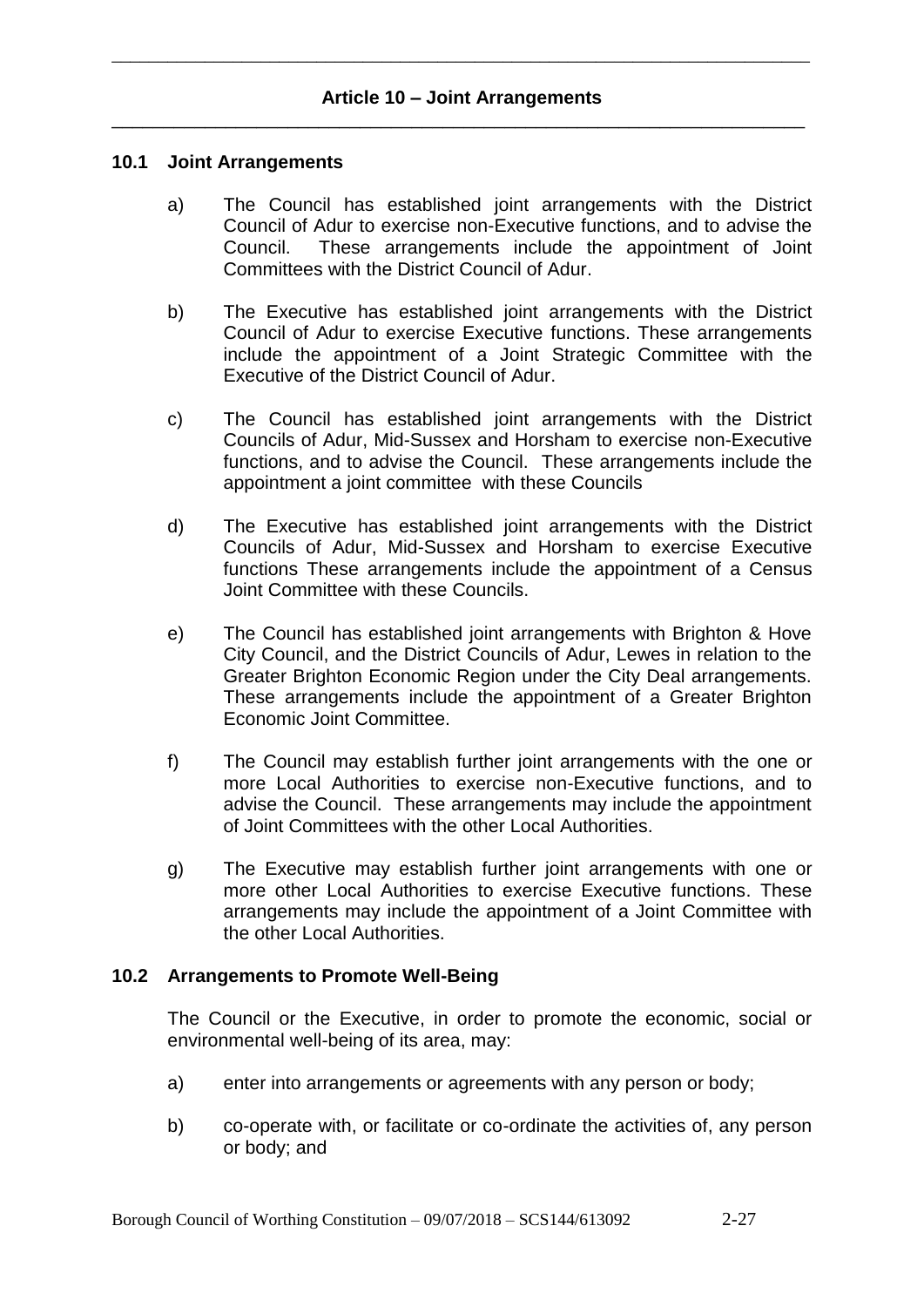c) exercise on behalf of that person or body any functions of that person or body.

# **10.3 Access to Information**

- a) The Access to Information Procedure Rules in Part 4 of this Constitution apply.
- b) If all the Members of a Joint Committee are Members of the Executive in each of the participating Authorities then its access to information regime is the same as that applied to the Executive.
- c) If the Joint Committee contains Members who are not on the Executive of any participating Authority then the Access to Information Rules in Part V of the Local Government Act 1972 will apply.

# **10.4 Delegation to and from Other Local Authorities**

- a) The Council may delegate non-Executive functions to another Local Authority or, in certain circumstances, the Executive of another Local Authority.
- b) The Executive may delegate Executive functions to another Local Authority or the Executive of another Local Authority in certain circumstances.
- c) The decision whether or not to accept such a delegation from another Local Authority shall be reserved to the Full Council.
- d) The Council has accepted delegations from the South Downs National Park Authority in relation to Planning matters.

# **10.5 Contracting Out**

The Executive may contract out, to another body or organisation, functions which may be exercised by an Officer and which are subject to an Order under Section 70 of the Delegation and Contracting Out Act 1994, or under contracting arrangements where the contractor acts as the Council's agent under usual contracting principles, provided there is no delegation of the Council's discretionary decision-making. Such decision to contract out shall be reserved to Full Council.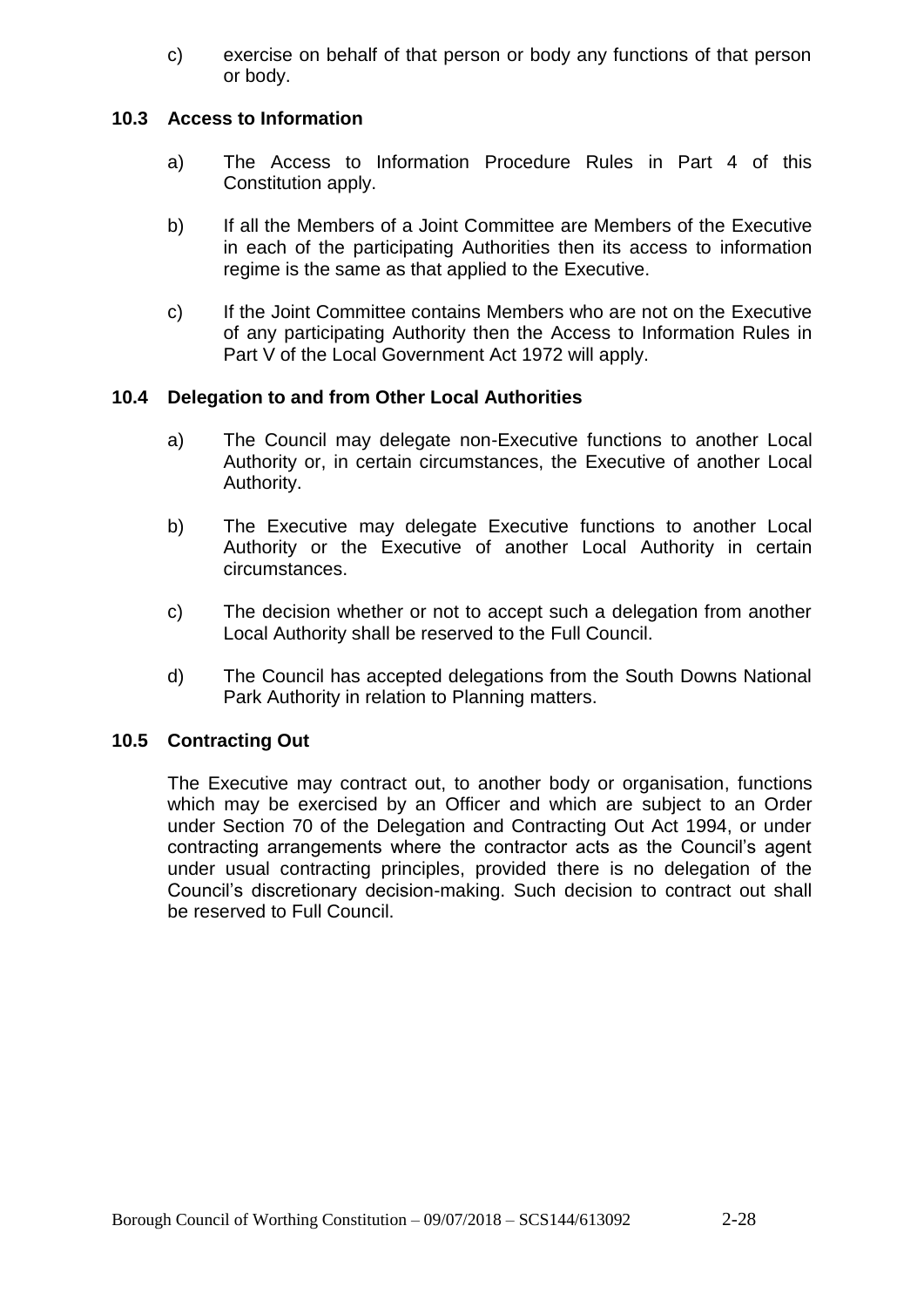# **Article 11 – Officers** \_\_\_\_\_\_\_\_\_\_\_\_\_\_\_\_\_\_\_\_\_\_\_\_\_\_\_\_\_\_\_\_\_\_\_\_\_\_\_\_\_\_\_\_\_\_\_\_\_\_\_\_\_\_\_\_\_\_\_\_\_\_\_\_\_\_\_

\_\_\_\_\_\_\_\_\_\_\_\_\_\_\_\_\_\_\_\_\_\_\_\_\_\_\_\_\_\_\_\_\_\_\_\_\_\_\_\_\_\_\_\_\_\_\_\_\_\_\_\_\_\_\_\_\_\_\_\_\_\_\_\_\_\_\_

#### **11.01 Management Structure**

#### a) **General**

The Council may employ such staff (referred to as Officers) as it considers necessary to carry out its functions. The Full Council will confirm the appointment of the Chief Executive (Head of Paid Service), the Chief Finance Officer and the Monitoring Officer. All other staff will be appointed by the Chief Executive or by an individual to whom the Chief Executive has delegated authority. All appointments must be made in compliance of the Officer Employment Procedure Rules in Part 4 of the Constitution.

#### b) **Corporate Leadership Team**

The Council will engage persons for the following posts and they will collectively be designated as the Corporate Leadership Team ("CLT"):-

Chief Executive (and Head of Paid Service); Director for Communities; Director for Customer Services; Director for Digital and Resources; and Director for the Economy

# c) **Head of Paid Service, Monitoring Officer and Chief Financial Officer**

The Council will designate the following statutory posts as shown:-

| Post                                 | <b>Designation</b>                                                                                                                                        |
|--------------------------------------|-----------------------------------------------------------------------------------------------------------------------------------------------------------|
| <b>Chief Executive</b>               | Head of Paid Service,<br>Returning Officer, Deputy<br>Returning Officer, Acting<br><b>Returning Officer and Electoral</b><br><b>Registration Officer.</b> |
| Solicitor to the Council             | Monitoring Officer (Section 5 of<br>the Local Government and<br>Housing Act 1989).                                                                        |
| Head of<br><b>Financial Services</b> | Chief Finance Officer (Section<br>151 of the Local Government<br>Act 1972 and Section 114 of<br>the Local Government Finance<br>Act 1982)                 |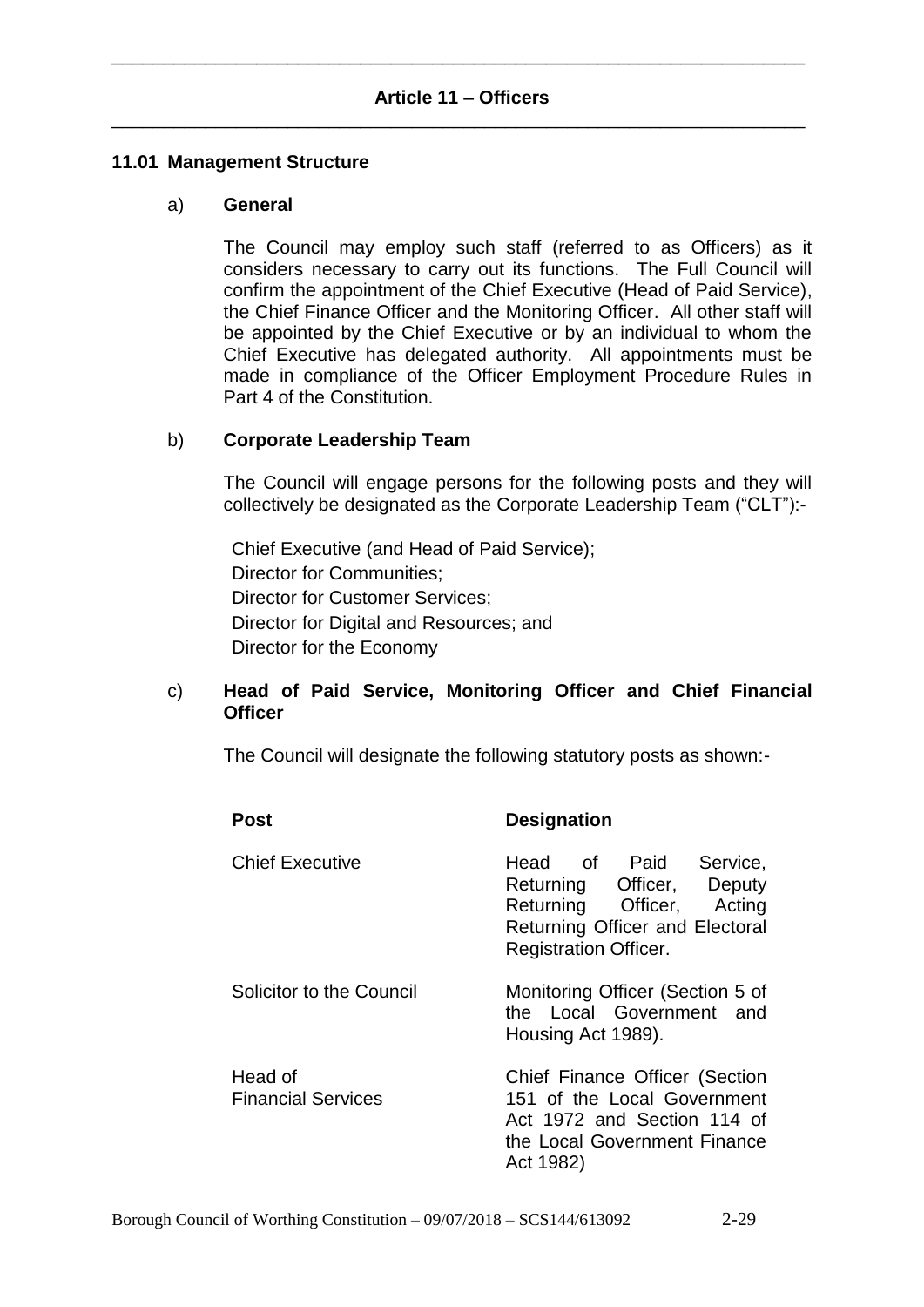Such posts will have the functions described in Articles 11.02 – 11.04 below.

#### d) **Structure**

The Chief Executive will, from time to time, report to Full Council on the overall departmental structure of the Council, showing the management structure and deployment of Officers. This is set out at Part 7 of this Constitution and may be amended from time to time by Full Council.

# e) **The Council's Pay Policy**

The Chief Executive shall produce The Council's Pay Policy to be approved by Full Council not later than 31<sup>st</sup> March in each year.

# **11.02 Functions of the Head of Paid Service**

#### a) **Discharge of functions by the Council**

The Head of Paid Service will from time to time report to the Council on the manner in which the discharge of the Council's functions is coordinated, the number and grade of Officers required for the discharge of functions and the organisation of Officers.

#### b) **Appointment and dismissal of staff**

The Council has delegated to the Head of Paid Service responsibility for certain staffing matters as set out in the Officer Employment Procedure Rules set out in Part 4 of the Constitution.

On acceptance of appointment all Officers are obliged to comply with the provisions of the Council's Constitution.

#### c) **Restrictions on functions**

The Head of Paid Service cannot be the Monitoring Officer but may hold the post of Chief Finance Officer, if a qualified accountant.

#### **11.03 Functions of the Monitoring Officer**

#### a) **Maintaining the Constitution**

The Monitoring Officer will maintain an up-to-date version of the Constitution and will ensure that it is openly available to Members, Officers and the public. The Monitoring Officer has the delegated authority to make minor and consequential amendments to the Constitution at any time.

# b) **Ensuring lawfulness and fairness of decision-making**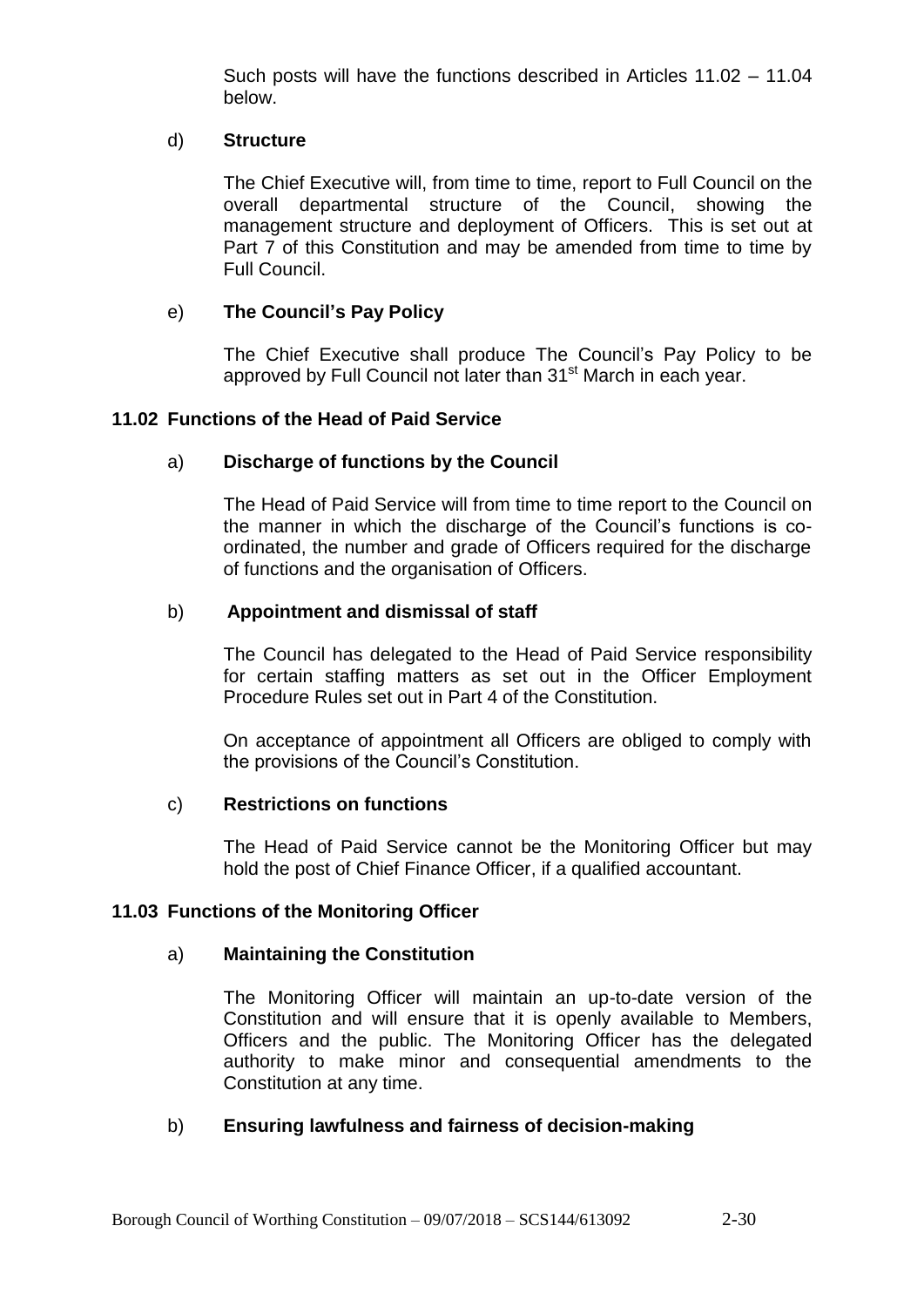After consulting with the Head of Paid Service and Chief Finance Officer, the Monitoring Officer will report to the Council, or to the Executive in relation to any Executive decision, if he or she considers that any proposal, decision or omission would give rise to unlawfulness, or if any decision or omission has given rise to maladministration. Such a report will have the effect of stopping the proposal or decision being implemented until the report has been considered.

# c) **Supporting the Joint Governance Committee**

The Monitoring Officer will contribute to the promotion and maintenance of high standards of conduct through provision of support to the Joint Governance Committee.

# d) **Code of Conduct complaints**

The Monitoring Officer:

- i) will carry out an initial assessment of every allegation that a Member of the Council has failed to comply with the Code of Conduct and, after consulting one of the Independent Persons, decide whether or not it should be investigated;
- ii) will appoint an Investigator if he/she decides that a complaint merits formal investigation;
- iii) will review the Investigator's report, in consultation with one of the Independent Persons and decide either that no further action is required or that the matter should be referred to a Sub-Committee of the Joint Governance Committee for a hearing.

# e) **Proper Officer for Access to Information**

The Monitoring Officer will ensure that all decisions, together with the reasons for those decisions, relevant Officer reports and background papers, are made publicly available as soon as possible. The Monitoring Officer will be the Proper Officer for determining whether information should be exempt.

# f) **Providing advice**

The Monitoring Officer will provide advice on the scope of powers and authority to take decisions and maladministration issues to all Members.

# g) **Restrictions on posts**

The Monitoring Officer cannot be the Chief Finance Officer or the Head of Paid Service.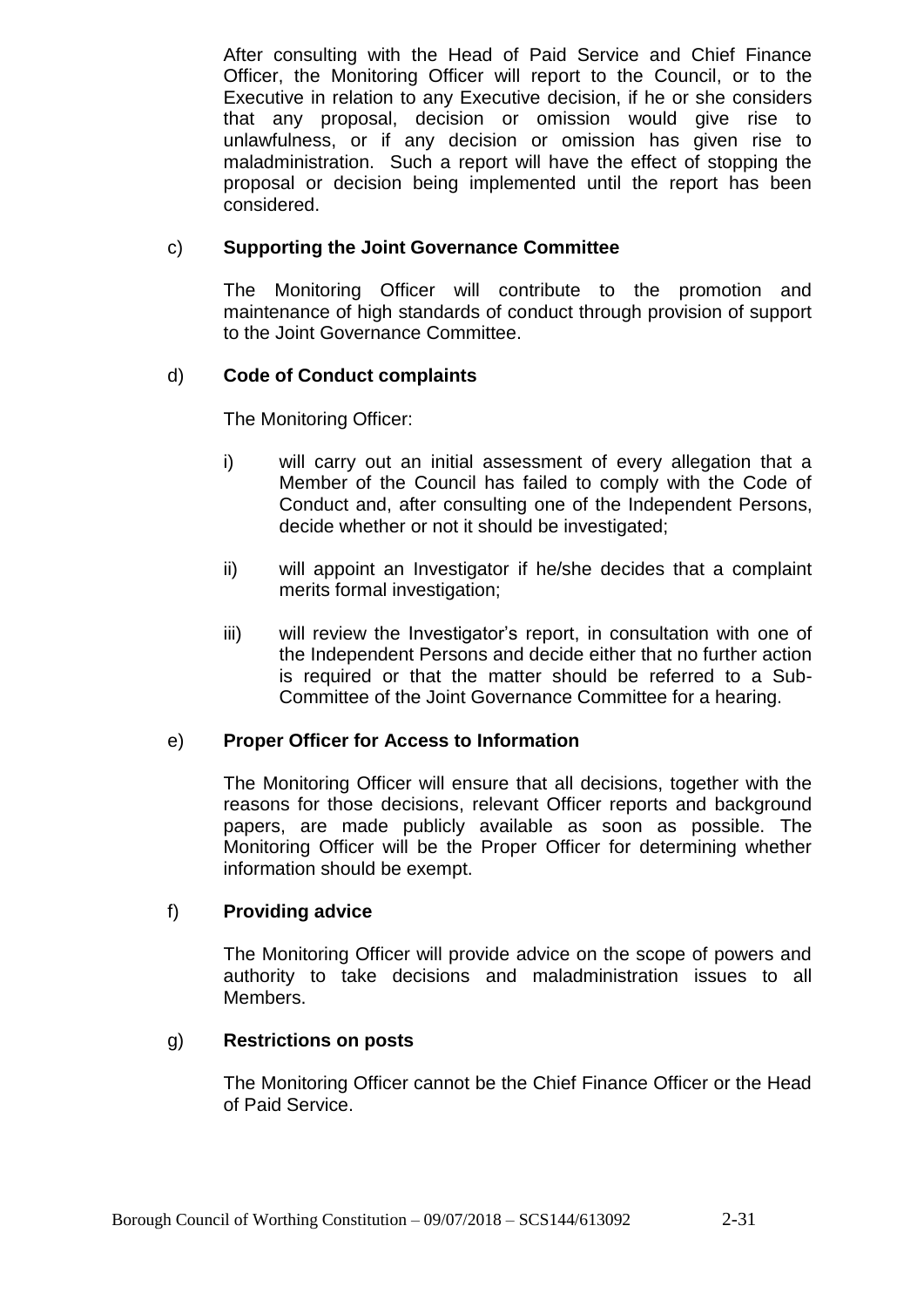# **11.04 Functions of the Chief Finance Officer**

# a) **Ensuring lawfulness and financial prudence of decision-making.**

After consulting with the Head of Paid Service and the Monitoring Officer, the Chief Finance Officer will report to the Council, or to the Executive in relation to an Executive function, and the Council's external Auditor, if he or she considers that any proposal, decision or course of action will involve incurring unlawful expenditure, or is unlawful and is likely to cause a loss or deficiency, or if the Council is about to enter an item of account unlawfully.

# b) **Administration of Financial Affairs**

The Chief Finance Officer will have responsibility for the administration of the financial affairs of the Council.

# c) **Contributing to Corporate Management**

The Chief Finance Officer will contribute to the corporate management of the Council, in particular through the provision of professional financial advice.

# d) **Providing Advice**

The Chief Finance Officer will provide advice on the scope of powers and authority to take decisions, maladministration, financial impropriety, probity and budget and policy framework issues to all Members and will support Council.

# e) **Providing Financial Information**

The Chief Finance Officer will provide financial information to the media, members of the public and the community.

# f) **Advising whether Executive decisions are within the budget and the financial regulations**

The Chief Finance Officer is responsible for advising whether Executive decisions are within the financial regulations and whether funding for such decisions is within the budget.

# g) **Restriction on Functions**

The Chief Finance Officer shall not be the Monitoring Officer, but may be the Head of Paid Service.

# **11.05 Duty to provide sufficient resources to the Monitoring Officer and Chief Finance Officer**

The Council will provide the Monitoring Officer and Chief Finance Officer with such Officers, accommodation and other resources as are, in the opinion of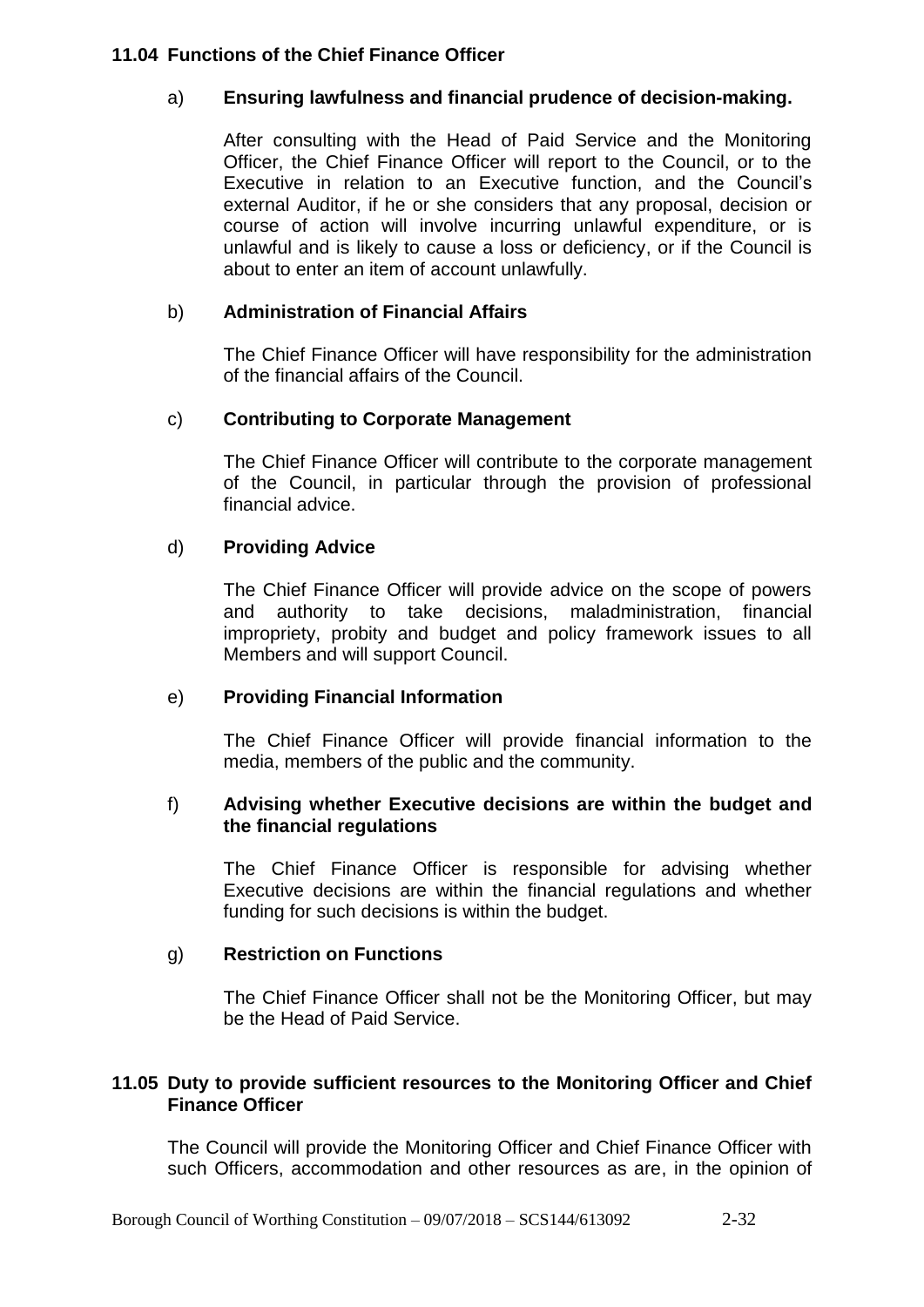the Monitoring Officer and Chief Finance Officer, sufficient to allow their duties to be performed.

# **11.06 Conduct**

Officers will comply with the Officers' Code of Conduct set out in Part 5 of this Constitution.

# **11.07 Employment**

The recruitment, selection and dismissal of Officers will comply with the Officer Employment Procedure Rules set out in Part 4 of this Constitution.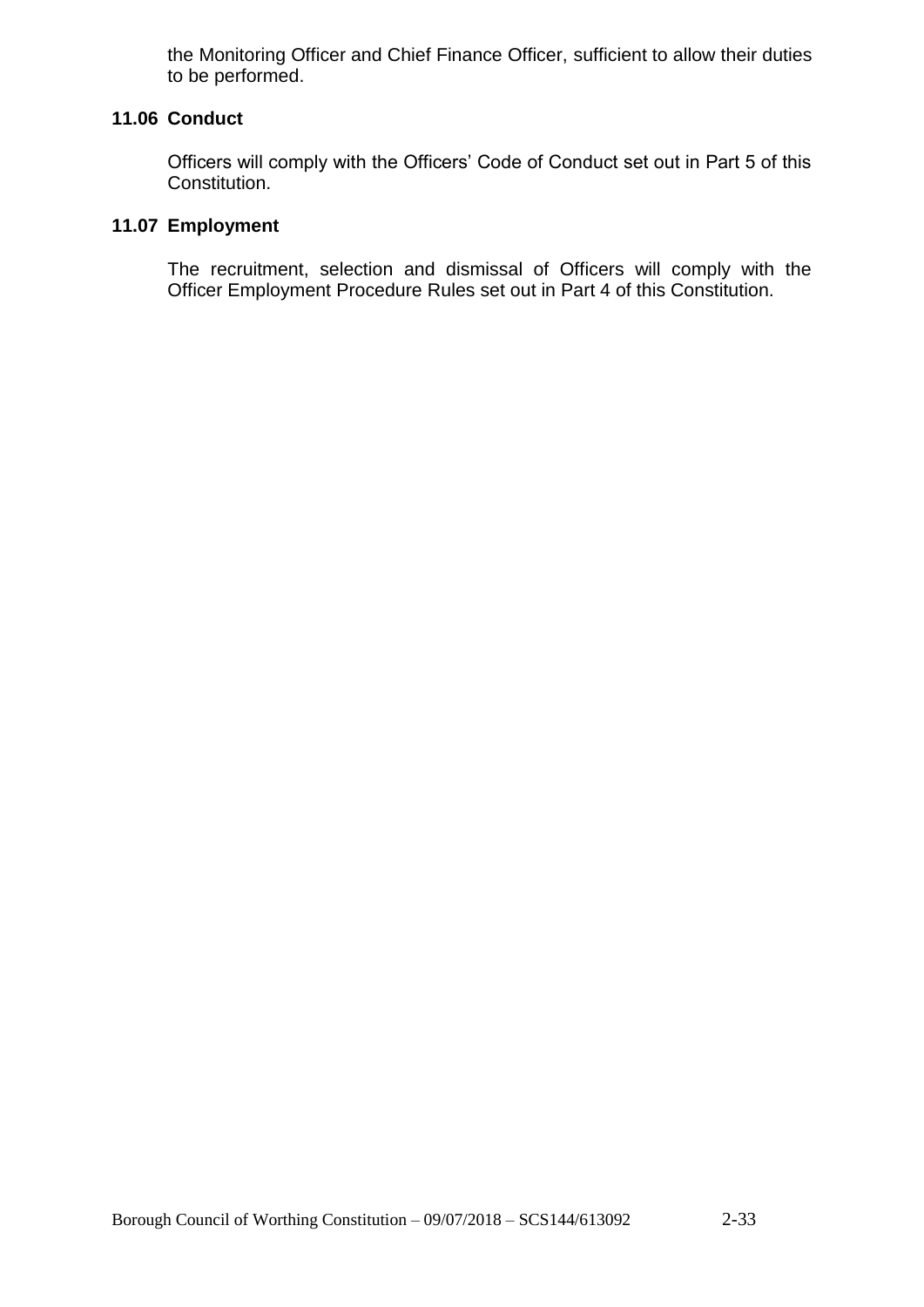## **12.01 Responsibility for Decision-Making**

The Council will issue and keep up to date a record of which part of the Council or which individual has responsibility for particular types of decisions, relating to particular areas or functions. This record is set out in Part 3 of this Constitution.

#### **12.02 Principles of Decision-Making**

All decisions of the Council will be made in accordance with the following principles:

- a) there should be clarity of aims and desired outcomes;
- b) proper regard should be paid to professional advice from Officers;
- c) all decision shall be in accordance with the law;
- d) proper regard should be paid to the outcome of any internal or external consultation;
- e there should be a presumption in favour of openness, accountability and transparency;
- f) there should be respect for human rights:
- g) there should be proportionality (i.e. the action must be proportionate to the desired outcome);
- h) there should be an explanation of the alternative options considered; and
- i) there should be proper and documented reasons given for all decisions.

In exercising discretion, the decision-maker must:

- a) understand the law that regulates the decision-making power and gives effect to it. The decision-maker must direct itself properly in law;
- b) i) take into account all relevant matters (those matters which the law requires the Authority as a matter of legal obligation to take into account);
	- ii) leave out of account irrelevant considerations:
	- iii) act for a proper purpose, exercising its powers for the public good;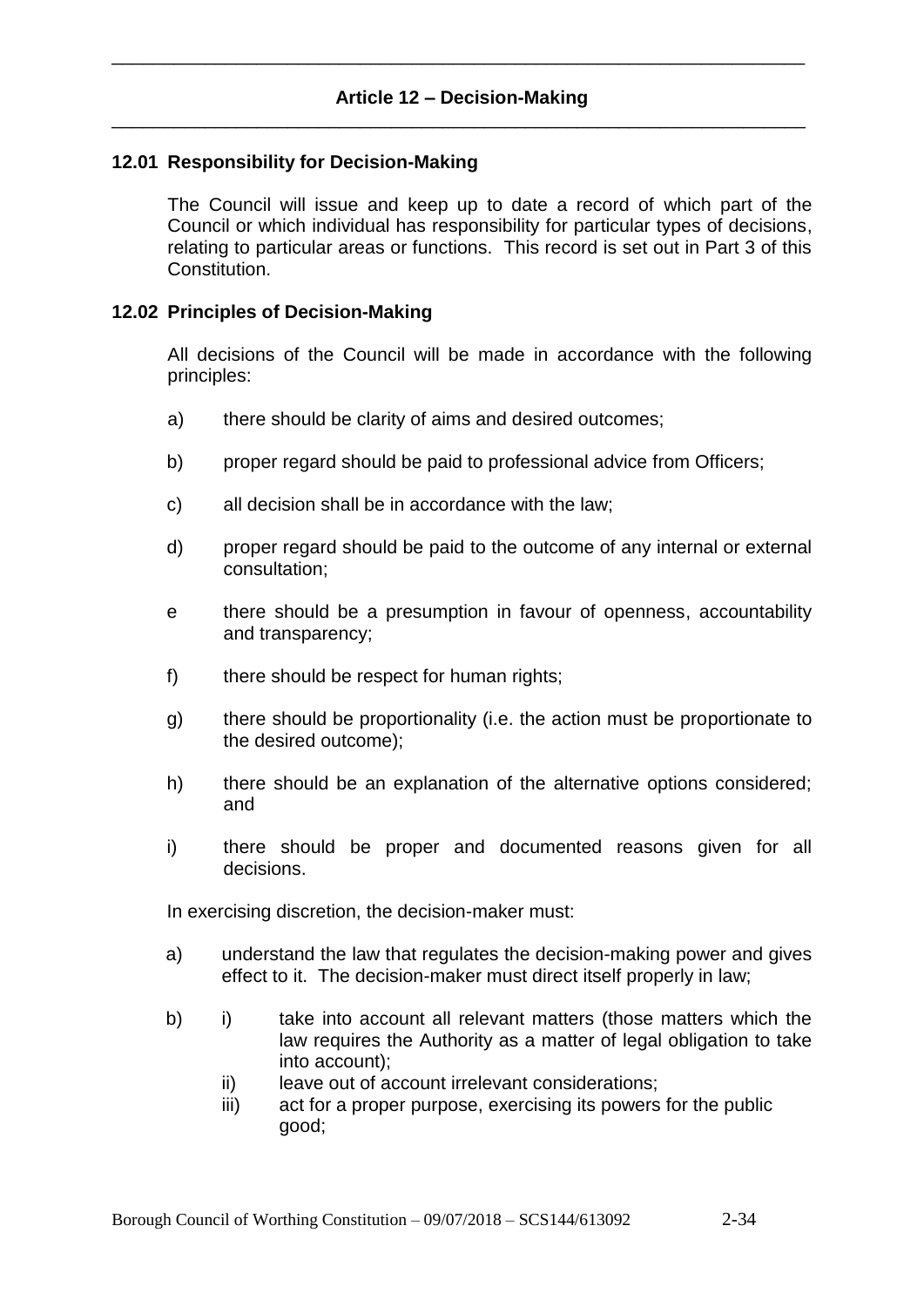- iv) not reach a decision which no Authority acting reasonably could reach (also known as the 'rationality' or 'taking leave of your senses' principle);
- v) comply with the rule that Local Government finance is to be conducted on an annual basis, save to the extent authorised by Parliament, 'live now, pay later' and forward funding are unlawful; and
- vi) act with procedural propriety in accordance with the rules of fairness.

To be lawful, a decision:

- a) If taken in Full Council, Cabinet, Committee, Sub-Committee or Joint Committee, must comply with the principle of being reached by a majority of Councillors present and voting, at a properly constituted meeting;
- b) Be one which the decision-maker is empowered or obliged to take, otherwise it is ultra vires;
- c) Not contravene 'Wednesbury reasonableness';
- d) If intended to secure action (as opposed, for example, to a resolution merely expressing the Council's collective view on an issue), be capable of execution, or it will be of no effect; and
- e) Not purport to undo what has already been done irrevocably (but it can rescind an earlier decision where this is feasible).

There can be no substitute for appropriate advice on a matter-by-matter basis. This guidance cannot be, and does not purport to be, comprehensive or replace that professional advice.

# *Note:*

*'Wednesbury reasonableness'. This relates to the actions of a Local Authority or other public body in exercising its discretion, and relates to whether the body has acted irrationally (rather than ultra vires). The definition was given by Lord Greene in the Wednesbury case (1948):*

*'When an executive discretion is entrusted by Parliament to a body such as the Local Authority in this case, what appears to be an exercise of that discretion can only be challenged in the Courts in a limited class of case…. When discretion of this kind is granted, the law recognises certain principles on which that discretion must be exercised, but within the four corners of those principles, the discretion, in my opinion, is an absolute one and cannot be questioned in any Court of Law… If, in the statute conferring the discretion, there is to be found expressly or by implication matters which the Authority exercising the discretion ought to have regard to, then in exercising the discretion it must have regard to those matters. Conversely, if the nature of the subject matter and the general interpretation of the Act makes it clear that certain matters would not be germane to the matter in question, the Authority must disregard those irrelevant collateral matters. There have been in the cases expressions used relating to the sort of thing that Authorities must not do… bad phrase, dishonesty - those of course stand by themselves… discretion must be exercised reasonably. He must call his own attention to the matters which he is bound to consider, and exclude from his consideration matters which are irrelevant to what he has to consider.*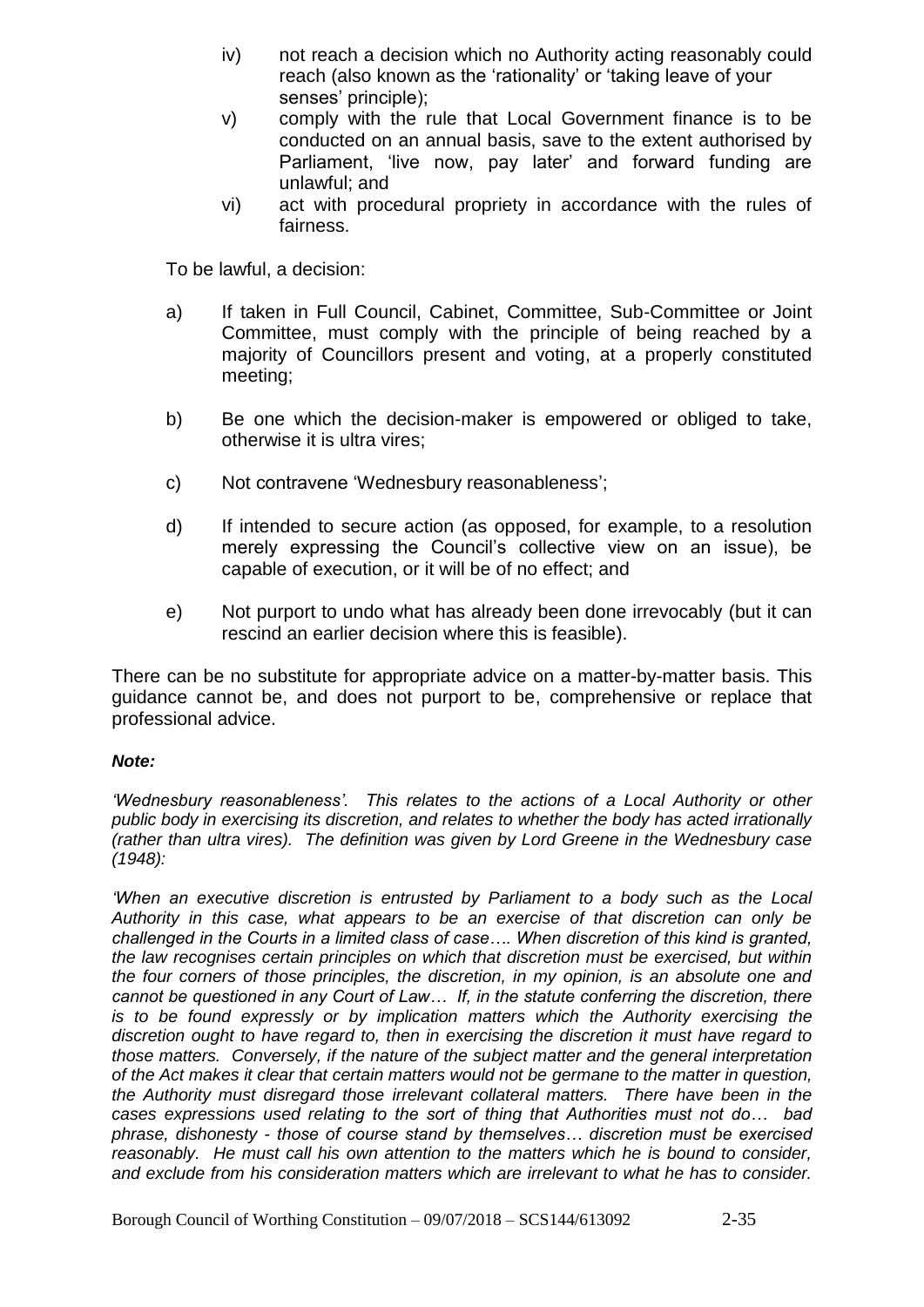*If he does not obey those rules, he must truly be said, and often is said, to be acting unreasonably.'*

# **12.03 Types of decision**

# a) **Decisions reserved to Full Council**

Decisions relating to the functions listed in Article 4.03 will be made by the Full Council and not delegated.

# b) **Key Decisions**

Certain Executive decisions are "Key Decisions" within the terms of the Local Authorities (Executive Arrangements) (Access to Information) (England) Regulations 2000. These are decisions which are likely:-

Either:

- i) to result in the Council incurring expenditure which is, or the making of savings which are, significant, having regard to the Council's budget for the service or function to which the decision relates, which the Council has currently determined to be;
	- A) Capital schemes, within the approved Capital Programme, in excess of £250,000; or
	- B) the letting/re-letting of contracts of value of £100,000 or more over the period of the contract, where provision has been made in the approved budget; or
	- C) expenditure in addition to the approved budget, requiring virement or a supplementary estimate in excess of £100,000;
- Or:
- ii) to be significant in terms of its effects on communities living or working in an area comprising two or more Wards in the wider area of Adur District Council and Worthing Borough Council jointly.

In interpreting after the event whether or not a decision should or should not have been classified as a Key Decision, the following will be taken into account:

- i) The issue must be assessed on the basis of the information which could reasonably have been available to the decisionmaker at the time;
- ii) The 'de minimus' rule will be applied;
- iii) The level and nature of advice sought by the decision-maker. The Monitoring Officer and Chief Financial Officer will have significant roles to play in this.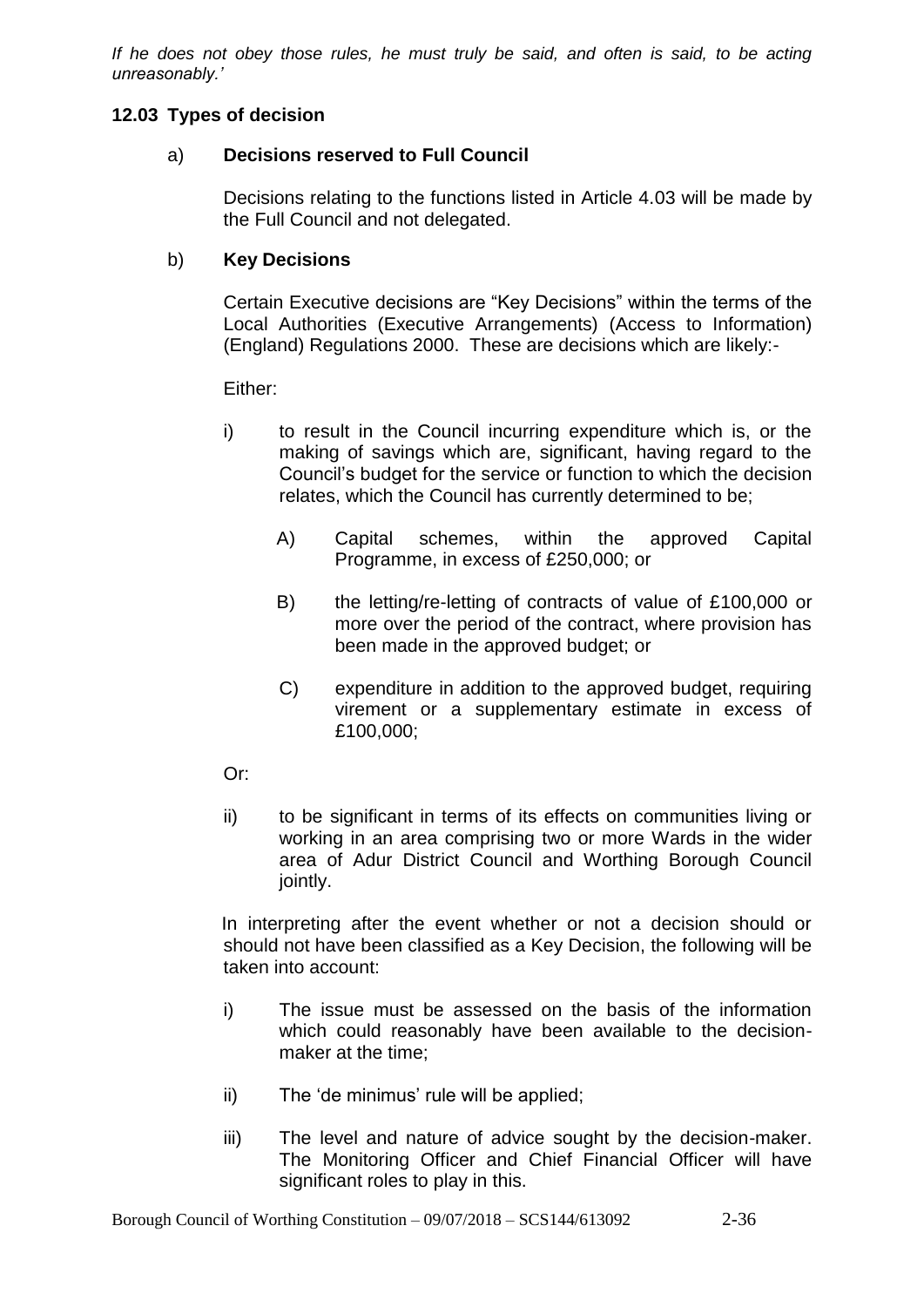A decision-maker may only make a Key Decision in accordance with the requirements of the Executive Procedure Rules set out in Part 4 of this Constitution.

No treasury management decisions, as defined by the Chief Financial Officer, shall be deemed to be key decisions.

#### *Note:*

*'De minimus' means that (in this context) this rule does not apply to trifling, minor or insignificant variations, departures or breaches.*

Major Decisions are decisions which are not Key Decisions and are not Administrative Decisions.

Administrative decisions are decisions that are ancillary to the delivery of the function such as the:

- a) ordering of stationery;
- b) publication of statutory notices; or
- c) deployment of staff.

#### **12.04 Decision-Making by the Full Council**

Subject to Article 12.08 the Full Council will follow the Council's Standing Orders relating to the Council in Part 4 of this Constitution when considering any matter.

#### **12.05 Decision-Making by the Executive**

Subject to Article 12.08 the Executive will follow the Executive Procedure Rules relating to the Executive in Part 4 of this Constitution when considering any matter.

#### **12.06 Decision-Making by Overview and Scrutiny**

Subject to Article 12.08 the Overview and Scrutiny function will follow the Overview and Scrutiny Procedure Rules set out in Part 4 of this Constitution when considering any matter.

#### **12.07 Decision-Making by Other Committees**

Subject to Article 12.08, other Council Committees and Sub-Committees will follow those parts of the Council's Procedure Rules set out in Part 4 of this Constitution as apply to them.

#### **12.08 Decision-Making by Council bodies acting as tribunals**

Any decision-making body within the Council acting as a tribunal or in a quasijudicial manner or determining/considering (other than for the purpose of giving advice) the civil rights and obligations or the criminal responsibility of any person, will follow a proper procedure which accords with the requirements of natural justice and the right to a fair trial as contained in Article 6 of the European Convention on Human Rights.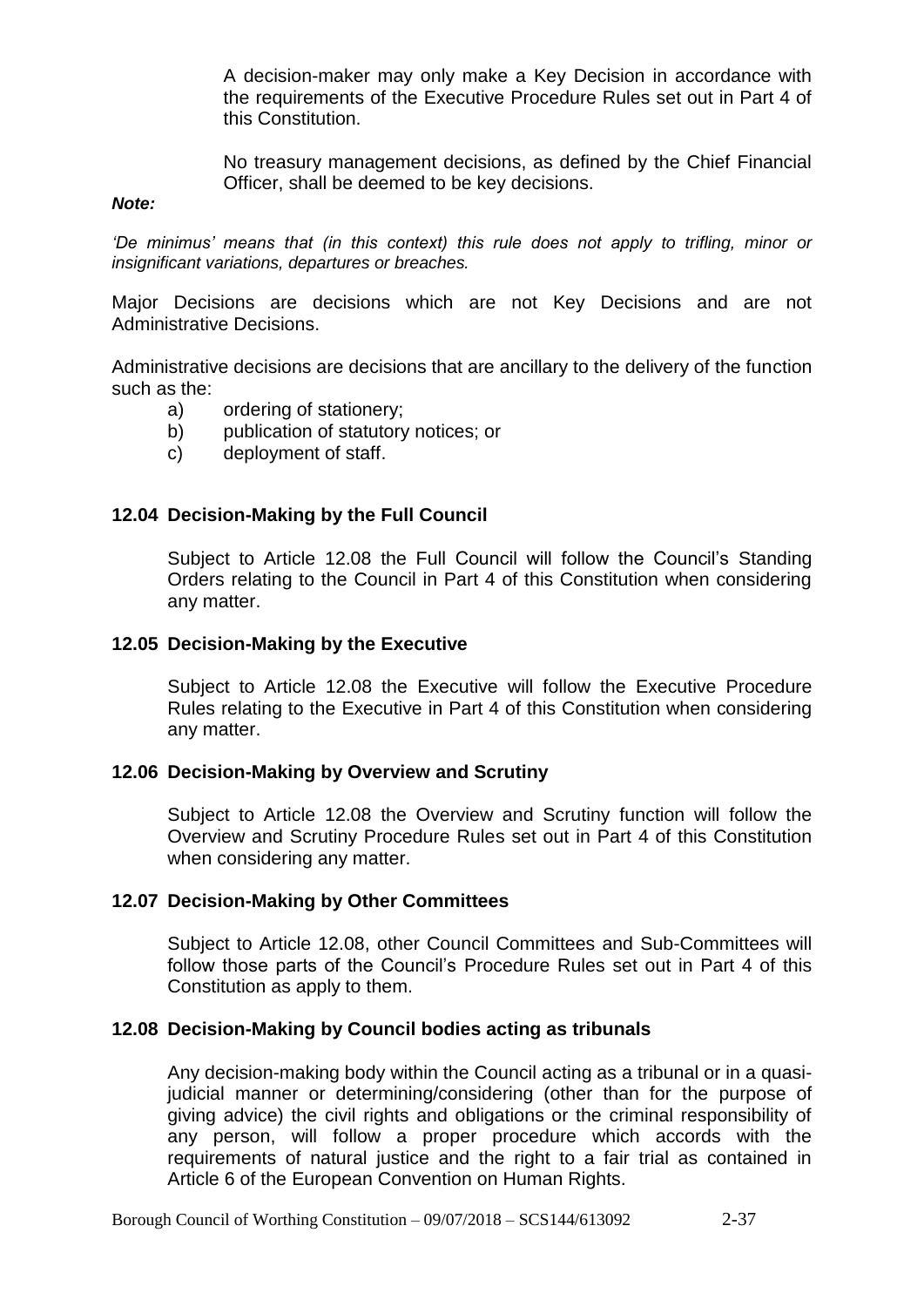# **Article 13 – Finance, Contracts and Legal Matters** \_\_\_\_\_\_\_\_\_\_\_\_\_\_\_\_\_\_\_\_\_\_\_\_\_\_\_\_\_\_\_\_\_\_\_\_\_\_\_\_\_\_\_\_\_\_\_\_\_\_\_\_\_\_\_\_\_\_\_\_\_\_\_\_\_\_\_

\_\_\_\_\_\_\_\_\_\_\_\_\_\_\_\_\_\_\_\_\_\_\_\_\_\_\_\_\_\_\_\_\_\_\_\_\_\_\_\_\_\_\_\_\_\_\_\_\_\_\_\_\_\_\_\_\_\_\_\_\_\_\_\_\_\_

#### **13.01 Financial Management**

The management of the Council's financial affairs will be conducted in accordance with the Financial Procedure Rules as set out in Part 4 of this **Constitution** 

#### **13.02 Contracts**

Every contract made by the Council will comply with the Contract Procedure Rules as set out in Part 4 of this Constitution.

# **13.03 Legal Proceedings**

The Solicitor to the Council, is authorised to institute, defend, participate in, prosecute or settle any legal proceedings in any case where such action is necessary to give effect to decisions of the Council or in any case where he / she considers that such action is in the Council's best interests. The Solicitor to the Council may delegate this authority to a suitably qualified Officer or a suitably qualified external provider.

# **13.04 Authentication of Documents**

Where any document is necessary to any legal procedure or proceedings on behalf of the Council, it will be signed by the Solicitor to the Council or another person authorised by him/her, unless any enactment otherwise authorises or requires.

All contracts entered into on behalf of the Council in the course of the discharge of an Executive or non-Executive function shall be made in writing and signed in accordance with the Contract Procedure Rules in Part 4 of this **Constitution** 

Any contract with a value exceeding £100,000 entered into on behalf of the Council in the course of the discharge of an Executive or non-Executive function shall be made in writing and must either be signed by at least two Officers of the Council, or made under the Common Seal of the Council attested by at least one Officer, in accordance with the Contract Procedure Rules in Part 4 of this Constitution.

# **13.05 Common Seal of the Council**

The Common Seal of the Council will be kept in a safe place in the custody of the Solicitor to the Council. A decision of the Council, or of any part of it, will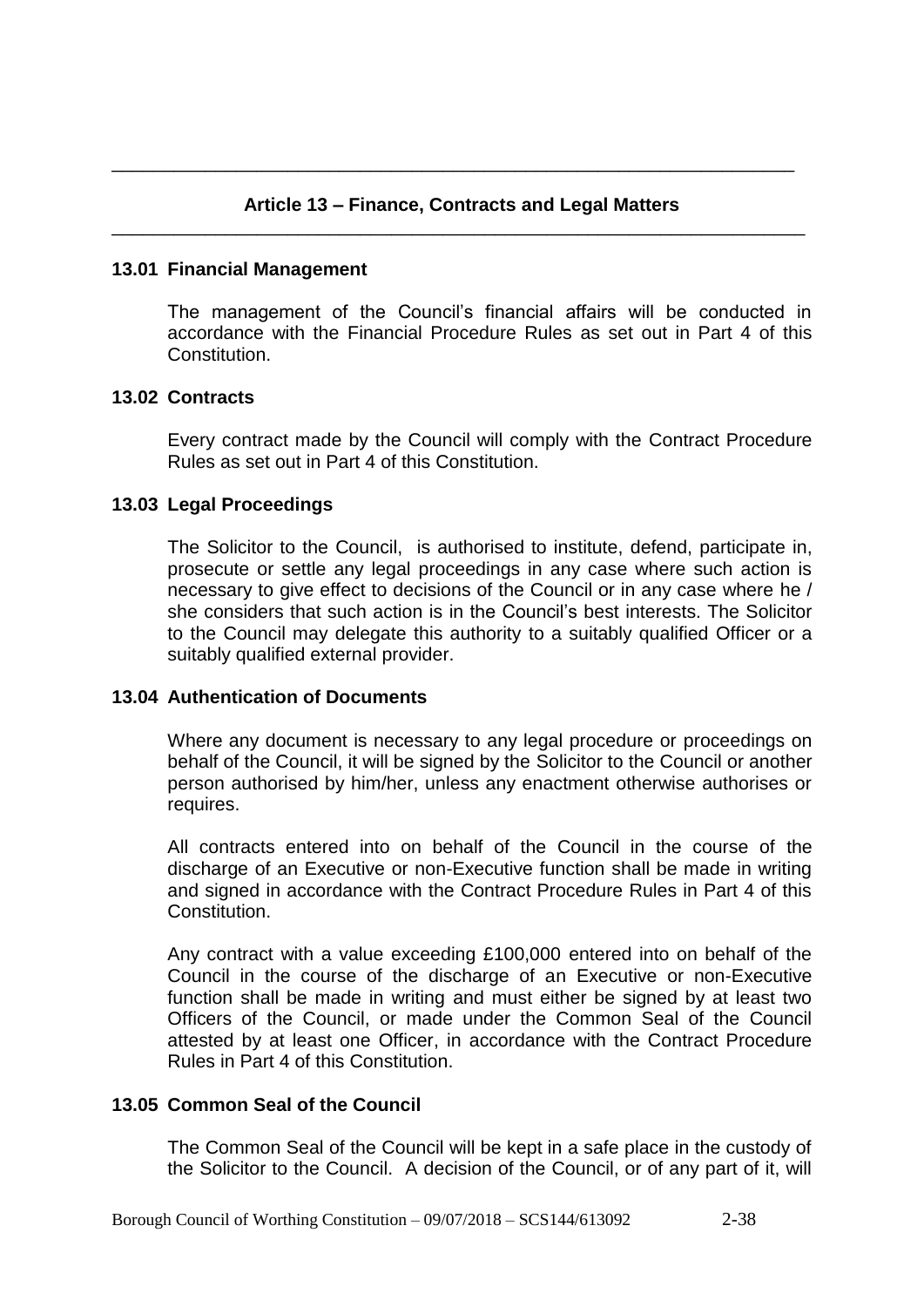be sufficient authority for sealing any document necessary to give effect to the decision. The Common Seal will be affixed to those documents which in the opinion of the Solicitor to the Council should be sealed. The affixing of the Common Seal will be attested by the Solicitor to the Council or by any other person duly authorised by them, who is employed by the Council and authorised in writing. The Solicitor to the Council may additionally arrange for the Mayor to attest the Common Seal where this is desirable for civic or ceremonial reasons.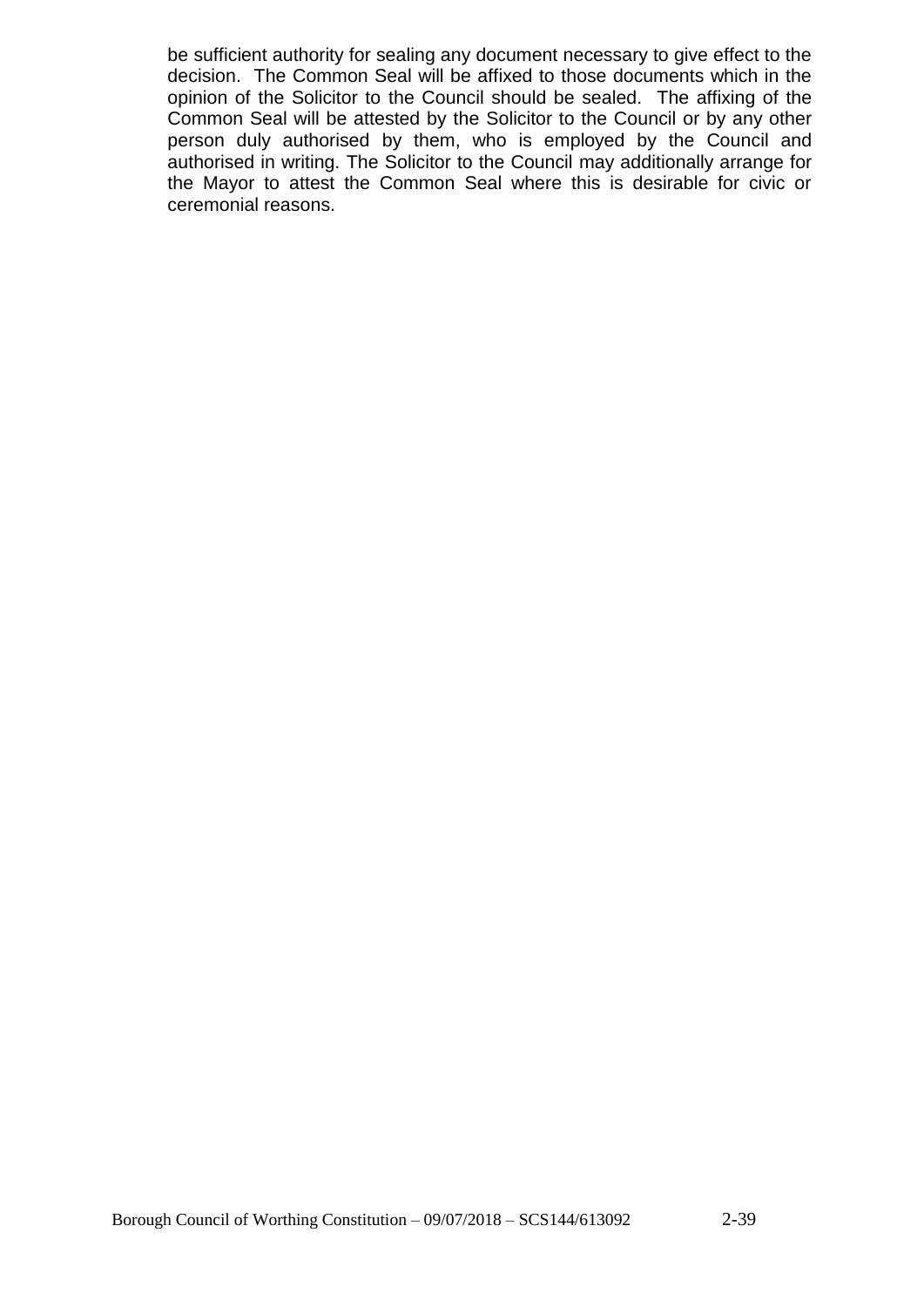# **14.01 Duty to Monitor and Review the Constitution**

The Joint Governance Committee will monitor and review the operation of the Constitution to ensure that its aims and principles are given full effect.

# **14.02 Protocol for Monitoring and Review of the Constitution by the Monitoring Officer**

A key role for the Monitoring Officer is to be aware of the strengths and weaknesses of the Constitution adopted by the Council, and to make recommendations for ways in which it could be amended in order to better achieve the purposes set out in Article 1. In undertaking this task the Monitoring Officer may:

- 1. observe meetings of different parts of the Member and Officer structure;
- 2. undertake an audit of a sample of decisions;
- 3. record and analyse issues raised with him/her by Members, Officers, the public and other relevant stakeholders; and
- 4. compare practices in this Council with those in other comparable Councils, or with national examples of best practice.

# **14.03 Changes to Constitution**

#### a) **Approval**

Changes to the Constitution arising either from a review, a motion from Council or from the Monitoring Officer will only be approved by the Full Council after consideration of the proposal by the Joint Governance Committee.

#### b) **Minor or inconsequential changes**

The Monitoring Officer has delegated authority to update the Constitution arising from decisions of the Council or Executive or where legislation requires a change in wording or terminology, such changes to be reported to Members of the Joint Governance Committee. The Monitoring Officer also has delegated authority to make 'de minimus' inconsequential changes to the Constitution, without the requiring of such reporting.

#### c) **Change in the form of Executive**

Special Procedures apply to changes in the form of Executive including (but not limited to) binding referendums when the law requires.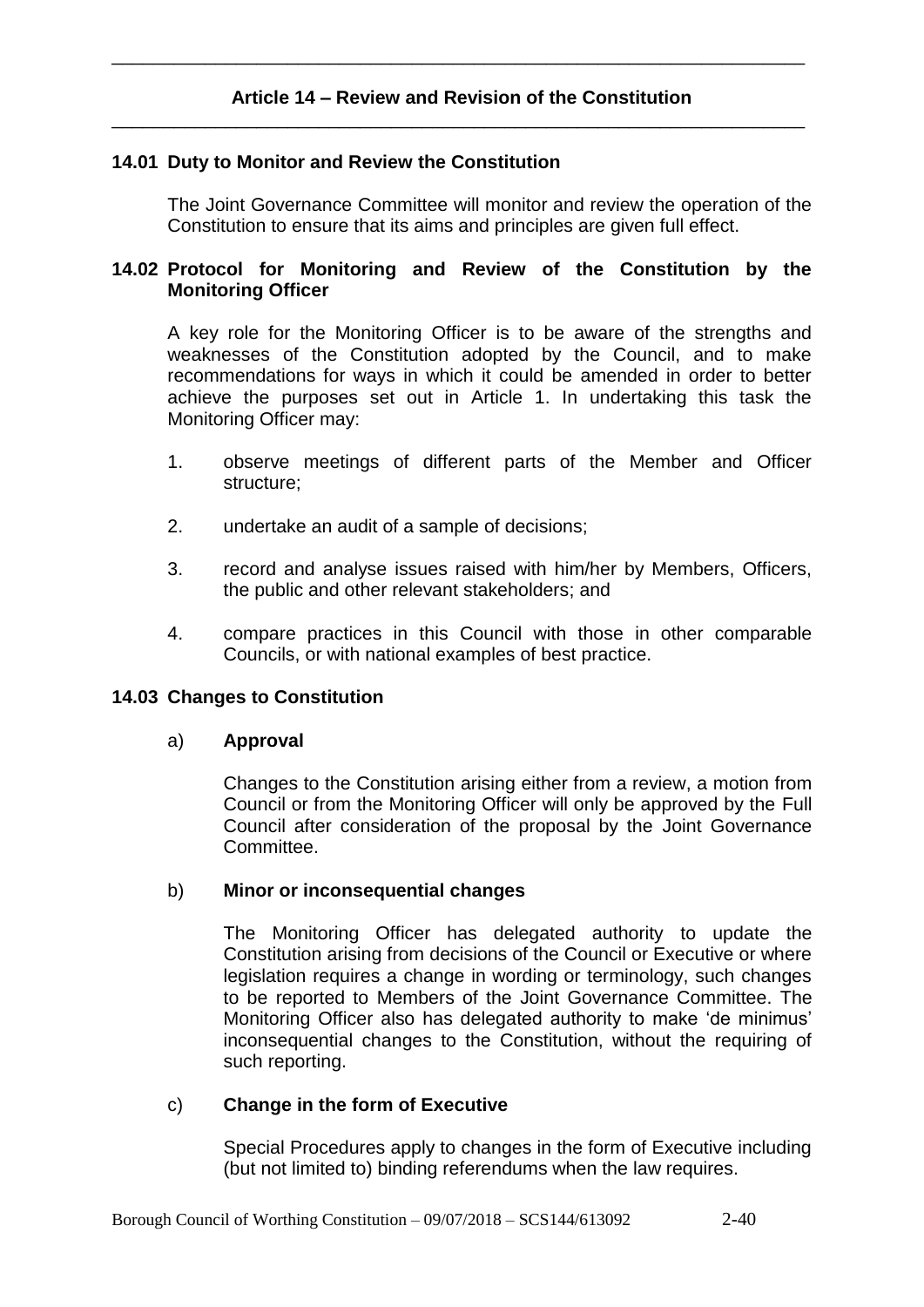# d) **Delegations**

Where a delegation is made to an Officer by the Council, to last six months or more, that delegation may need to be reflected within the Constitution (normally Part 3 or one of the Appendices), in which case the Monitoring Officer has authority to update the Constitution to reflect that change.

## e) **Changes that are predominantly managerial in their nature:**

The Monitoring Officer has the authority to amend the Constitution in relation to matters that are predominantly managerial in their nature where there is agreement from the other two Statutory Officers, namely the Chief Executive (Head of Paid Service) and the Chief Financial Officer, and where the matter has been subject to consultation with the appropriate Members (normally the relevant Executive Member and opposition spokespersons). Any such changes will be reported subsequently to Joint Governance Committee.

# f) **Changes arising from changes to Executive Portfolios**

The Monitoring Officer has authority to amend the Constitution to implement decisions of the Leader in relation to the delegation by the Leader of executive functions to the Executive.